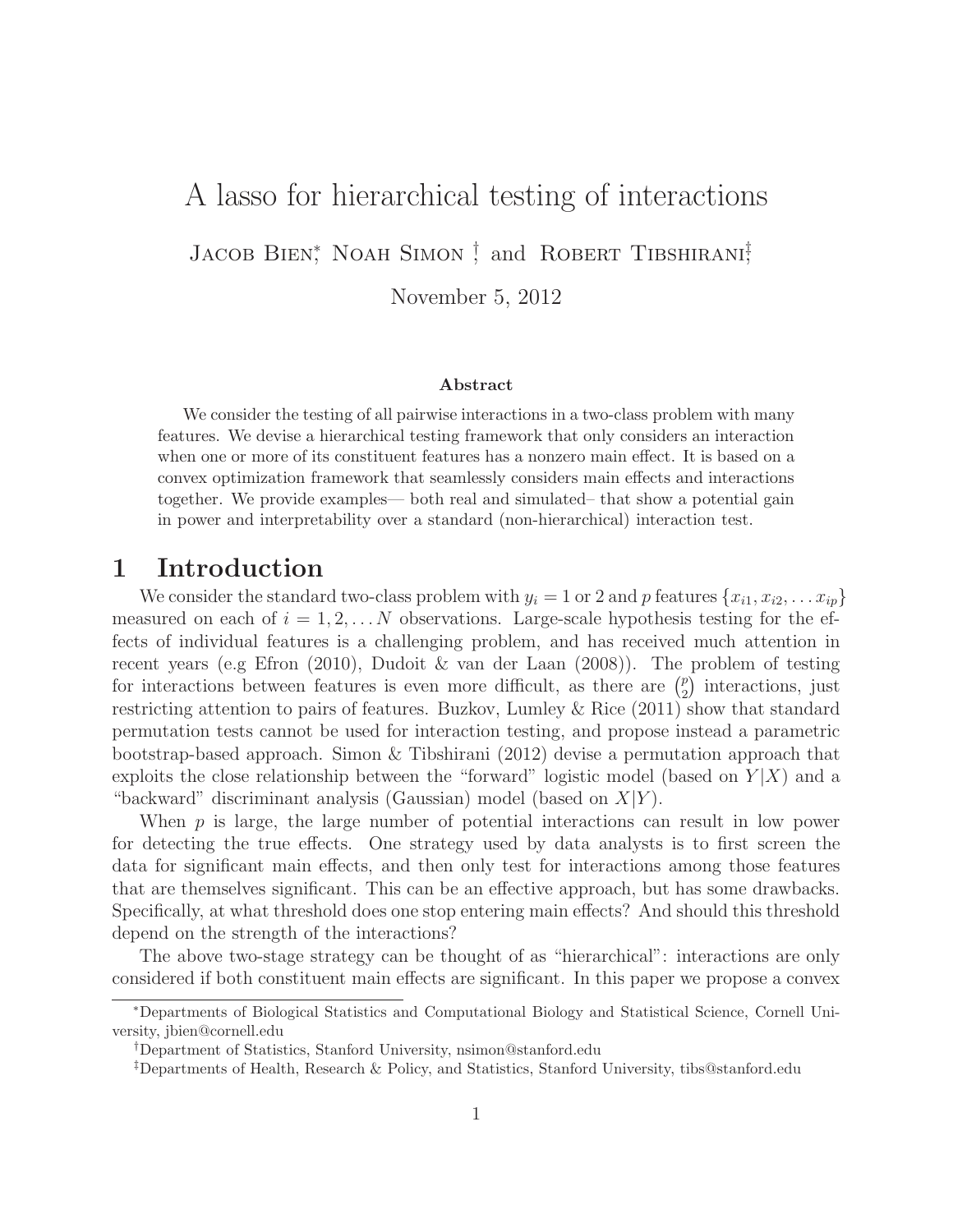formulation that models main effects and interactions together, in a hierarchical fashion. It provides a testing framework that seamlessly combines main effects and interactions. The method is closely related to the recently proposed hierarchical lasso regression method ("hierNet") of Bien, Taylor & Tibshirani (2012). We focus exclusively on pairwise interactions in the paper, but discuss possible extensions to higher order interactions in Section 7.

# 2 Testing interactions using a convex formulation

Before we begin, we will define some notation. Let  $y_i \in \{1,2\}$  be the class label for observation *i*, and denote the set of indices of the classes 1 and 2 by  $C_{\ell}$ ,  $\ell = 1, 2$ . Let  $x_{ij}$  be the jth feature for the ith observation. Furthermore let

$$
E[x_{ij}] = \mu_{j,\ell} \quad \text{for } i \in C_{\ell}
$$
  
Cor  $(x_{ij}, x_{ik}) = \frac{\sigma_{jk,\ell}}{\sigma_{j,\ell}\sigma_{k,\ell}} = \rho_{jk,\ell} \quad \text{for } i \in C_{\ell}$ 

where  $\mu_{j,\ell}, \sigma_{j,\ell}$  and  $\sigma_{jk,\ell}$  are the class-specific feature means, variance and covariances and  $\rho_{jk,\ell}$  is the class specific correlation.

It is reasonable to base a test of the interaction between predictors  $j$  and  $k$  on a test of equality of the correlations. In particular Simon & Tibshirani (2012) show that, in a fairly general framework, a test for equality of correlations is also implicitly a test for the interaction term in a forward logistic regression model for Y as a function of  $X_i$  and  $X_k$ .

Hence we are interested in testing the hypotheses:

$$
H_{0,j}: \mu_{j,1} = \mu_{j,2} \quad \text{for } 1 \le j \le p
$$
  

$$
H_{0,jk}: \rho_{jk,1} = \rho_{jk,2} \quad \text{for } 1 \le j < k \le p.
$$

We test the main effects using the standard t-statistic

$$
w_j = \frac{\bar{x}_{j,1} - \bar{x}_{j,2}}{s_j \sqrt{1/n_1 + 1/n_2}}
$$

For the interactions we define a new variable:

$$
z_{i,jk} = \frac{(x_{ij} - \bar{x}_{j,\ell})(x_{ik} - \bar{x}_{k,\ell})}{s_{j,\ell}s_{k,\ell}} \quad \text{for } i \in C_{\ell}, \ell = 1, 2
$$

where  $s_{j,\ell}$  is the usual estimate of the standard deviation for covariate j in class  $\ell$ . This new transformed variable is really just a single observation estimate of  $\rho_{jk,\ell}$ . As a test statistic we use the usual t statistic with this new definition of  $z_{i,jk}$ :

$$
z_{jk} = \frac{\bar{z}_{jk,1} - \bar{z}_{jk,2}}{s_{jk}\sqrt{1/n_1 + 1/n_2}},
$$

where  $\bar{z}_{ik,\ell}$  is the sample mean of  $z_{ijk}$  in class  $\ell$  and  $s_{ik}$  is a pooled estimate of the standard deviation of  $z_{\cdot,jk}$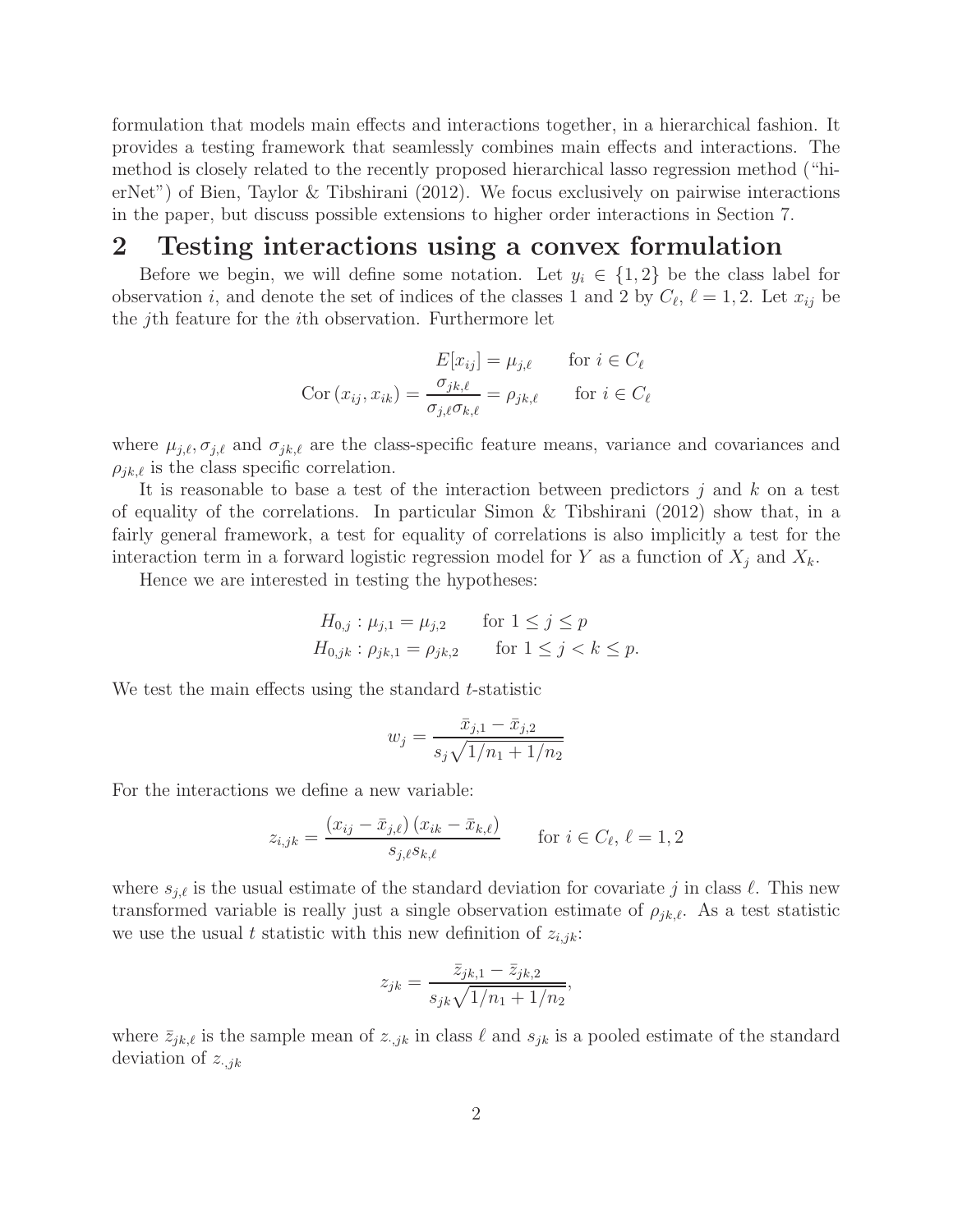We would like to select interactions based on the size of  $z_{ik}$ , but also somehow give a "boost" to interactions whose main effects are large. One could try to achieve this through a two-stage procedure, where we first screen the individual features, and then test for interactions only among those features selected at the first phase. This kind of method is explored for example in Kooperberg & LeBlanc (2008) and Hsu, Jiao, Dai, Hutter, Peters & Kooperberg (2012).

Instead, we approach this problem through a joint optimization involving both  $w_i$  and  $z_{ik}$ . Consider minimizing the function

$$
L_{\lambda_1, \lambda_2}(\{\beta_j^+\}, \{\beta_j^-\}, \{\theta_{jk}\}) = \frac{1}{2} \sum_{j=1}^p (w_j - (\beta_j^+ - \beta_j^-))^2 + \frac{1}{2} \sum_{j=1}^p \sum_{j \neq k} (z_{jk} - \theta_{jk})^2 + \lambda_1 \sum_{j=1}^p [\beta_j^+ + \beta_j^-] + \lambda_2 \sum_{j=1}^p \sum_{k \neq j} |\theta_{jk}| \tag{1}
$$

subject to the constraint that  $\beta_j^{\pm} \geq 0$  (here we think of the main effect as  $\hat{\beta}_j = \hat{\beta}_j^+ - \hat{\beta}_j^-$ ). For a fixed  $\lambda_1$  and  $\lambda_2$ , the solutions  $\hat{\beta}_j$  and  $\hat{\theta}_{jk}$  are soft-thresholded versions of  $w_j$  and  $z_{jk}$ . In a sense, this criterion "selects" main effects for which  $|w_j| > \lambda_1$  and interactions for which  $|z_{ik}| > \lambda_2$ . Such a procedure, however, does not share information between main effects and interactions. Our proposal in this paper is to add a convex hierarchy constraint to the problem, which will lead to main-effect "informed" thresholds for testing the interactions (and likewise interaction "informed" thresholds for testing main effects). Define

$$
(\hat{\beta}^+,\hat{\beta}^-,\hat{\theta}) = \arg\min L_{\lambda_1,\lambda_2}(\{\beta_j^+\},\{\beta_j^-\},\{\theta_{jk}\}) \text{ subject to } \beta_j^{\pm} \ge 0, \sum_k |\theta_{jk}| \le \beta_j^+ + \beta_j^-.
$$
\n(2)

While we could use two separate parameters,  $\lambda_1$  and  $\lambda_2$ , we have found that  $\lambda_1 = \lambda_2 = \lambda$ is a good choice, and use it throughout. Our idea is to fit a path of models (parameterized by  $\lambda$ ) and then define the test statistic for the jkth interaction to be  $\hat{\lambda}'_{jk}$ , the largest  $\lambda$  for which either  $\hat{\theta}_{jk}$  or  $\hat{\theta}_{kj}$  is nonzero. In the same way, for each main effect j we compute  $\hat{\lambda}_j$ , the largest  $\lambda$  for which either  $\hat{\beta}_j^+$  or  $\hat{\beta}_j^-$  is non-zero. That is, letting  $\hat{\beta}(\lambda) = \hat{\beta}^+ - \hat{\beta}^-$  and  $\hat{\theta}(\lambda)$  denote the solution for  $\lambda_1 = \lambda_2 = \lambda$ , our proposed test statistics are

$$
\hat{\lambda}_j = \sup{\lambda \ge 0 : \hat{\beta}_j(\lambda) \ne 0}
$$
  

$$
\hat{\lambda}'_{jk} = \max{\hat{\lambda}_{jk}, \hat{\lambda}_{kj}}
$$

where

$$
\begin{aligned}\n\hat{\lambda}_{jk} &= \sup \{ \lambda \ge 0 : \hat{\theta}_{jk}(\lambda) \ne 0 \} \\
\hat{\lambda}_{kj} &= \sup \{ \lambda \ge 0 : \hat{\theta}_{kj}(\lambda) \ne 0 \}.\n\end{aligned} \tag{3}
$$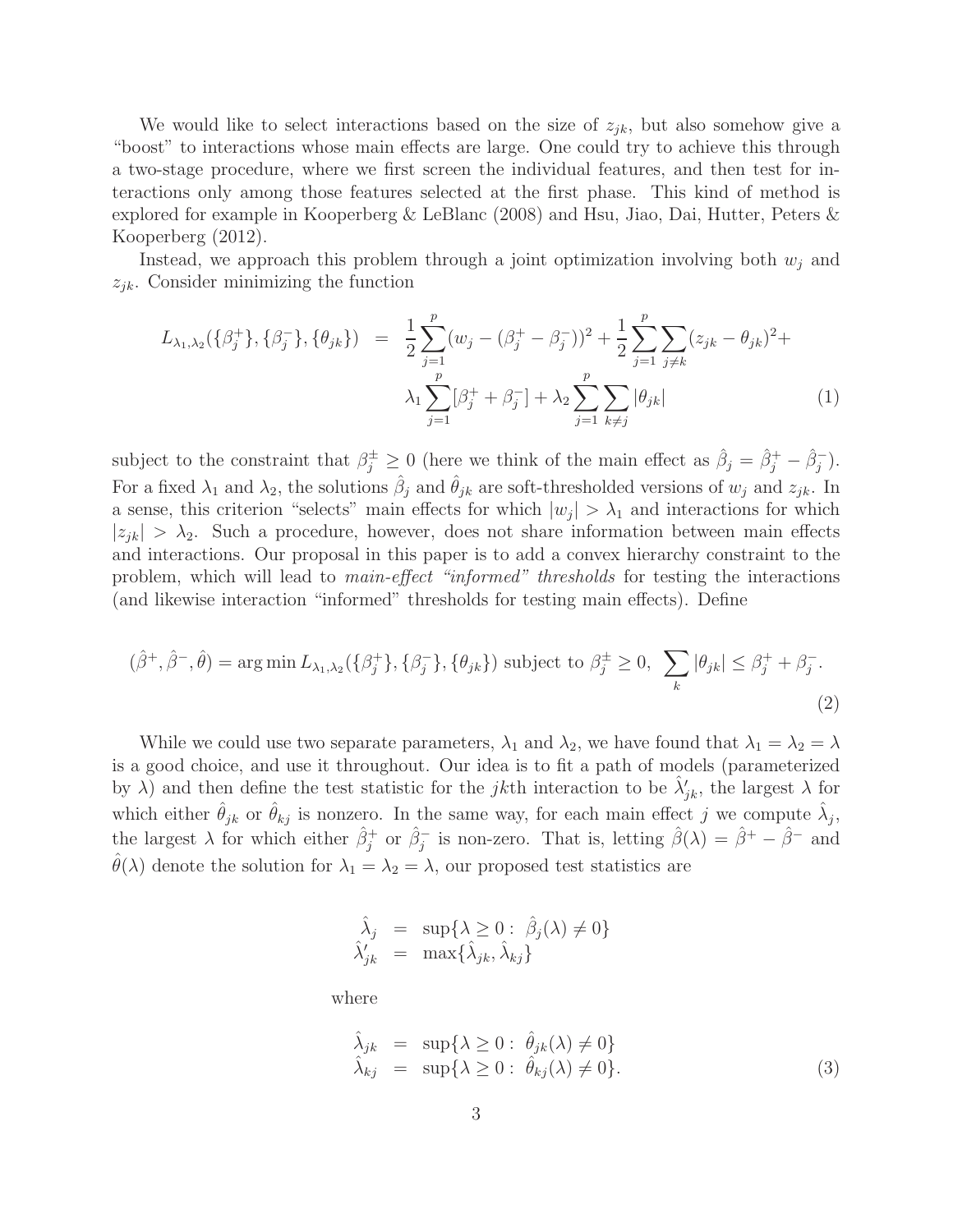In Lemma 1 of the Appendix, we prove that (2) has a unique solution for each  $\lambda > 0$ , so  $\hat{\lambda}_j$  and  $\hat{\lambda}_{jk}$  are well-defined. Without the hierarchy constraints in (2), we would have  $\hat{\lambda}_{jk} = |z_{jk}|$  and  $\hat{\lambda}_j = |w_j|$ . The addition of the constraint imposes a "budget"  $\beta_j^+ + \beta_j^ \bar{j}$  on the total interactions that involve feature j. In particular, the constraint  $\sum_k |\theta_{jk}| \leq \beta_j^+ + \beta_j^$ j implies that at least one of  $\beta_i^+$ <sup>+</sup> and  $\beta_j^-$  must be non-zero, in order for  $\theta_{jk}$  to be non-zero. Although in theory we could have  $\hat{\beta}_j^+ = \hat{\beta}_j^-$  with both values positive, this happens with probability zero under reasonable assumptions.

As a result,  $\hat{\theta}_{jk} \neq 0$  implies  $\hat{\beta}_j \neq 0$ , and similarly for  $\hat{\theta}_{kj}$ . Thus the *jkth* interaction is nonzero if at least one of  $\hat{\beta}_j$  or  $\hat{\beta}_k$  is nonzero. Bien et al. (2012) (and others) call this property weak hierarchy, in contrast to *strong hierarchy*, which requires both  $\hat{\beta}_j$  and  $\hat{\beta}_k$  to be nonzero, in order for  $\hat{\theta}_{jk}$  to be nonzero. In terms of our test statistics, weak hierarchy implies that

$$
\hat{\lambda}'_{jk} \le \max\{\hat{\lambda}_j, \hat{\lambda}_k\}.
$$

We note also that problem  $(2)$  is convex, due to the fact that we have represented each main effect  $\beta_j$  as the difference of two non-negative quantities  $\beta_j^+$  $j^{\dagger}, \beta_j^{-}$ . It would not be convex if we had used  $|\beta_j|$  in place of  $\beta_j^+$  +  $\beta_j^$  $j$  in the constraint above.

We call our method *convex hierarchical testing*, or sometimes "CHT" for short. The corresponding version of this proposal without the hierarchy constants, we call the all pairs method. This approach simply orders the  $z_{ik}$  by their absolute values.

Note also that Simon & Tibshirani (2012) find that the Fisher transform of the correlation can improve the performance of the all-pairs test. We don't use that here for CHT, since it affects the relative scaling of main effect and interaction test statistics.

**Example.** We simulated Gaussian data with  $N = 200, p = 5$  and strong main effects for the first two variables and strong interactions for variables  $(1,3)$  and  $(2,5)$ . Thus the true model obeys (weak) hierarchy. Figure 2 shows the test statistic  $\lambda$  for each main effect and interaction (horizontal axis) and the corresponding z score  $(w_i \text{ or } z_{ik})$  on the vertical axis. We see that the procedure enters variables 2, 1, interactions (1,3), variable 3 and then interaction  $(2,5)$ . The latter interaction is entered before  $(4,5)$ , which has a (slightly) larger z value and so would be entered first by the all-pairs procedure. This example is only for illustration, but we demonstrate later through simulations that convex hierarchical testing exhibits higher power than the all pairs approach, when the true underlying scenario is hierarchical.

# 3 Details of the procedure

Although the ranking of interactions from the above procedure comes from a seemingly complicated optimization problem, the solutions actually have a simple form. In particular, we show in the Appendix that

$$
\hat{\theta}_{jk} = S(z_{jk}, \lambda + \hat{\alpha}_j) \tag{4}
$$

Here  $S(x,t) = sign(x) \cdot (|x| - t)$  (the soft-thresholding function), and the value  $\hat{\alpha}_j \in [0, \lambda]$ emerges from the solution to problem (2), with  $\hat{\alpha}_j = 0$  if the hierarchy constraint  $\sum_k |\hat{\theta}_{jk}| \leq$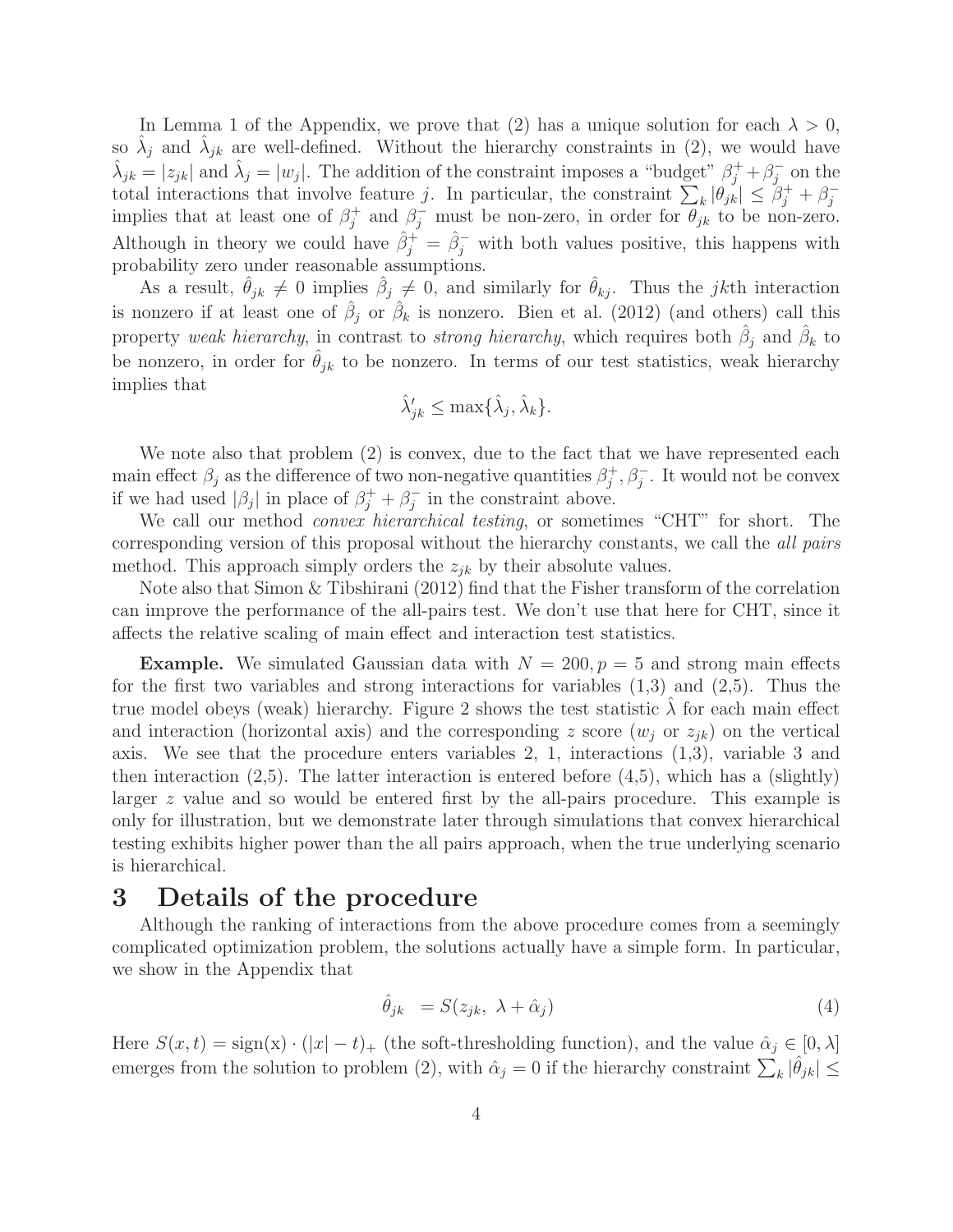

Figure 1: Convex hierarchical testing applied to simulated example. Plot shows the test statistic  $\lambda$ for each main effect and interaction (horizontal axis) and the corresponding z score  $(w_j \text{ or } z_{jk})$  on the vertical axis.

 $\hat{\beta}_j^+ + \hat{\beta}_j^-$  is loose (i.e., a strict inequality) and greater than zero otherwise. We interpret these conditions as follows:

- $\hat{\theta}_{jk}$  can only be non-zero if at least one of  $\hat{\beta}_j^+$  and  $\hat{\beta}_j^-$  is non-zero.
- if there are large main effects  $\hat{\beta}_j^+$  and/or  $\hat{\beta}_j^-$ , then the hierarchy constraint will tend to be loose and hence  $\hat{\alpha}_j = 0$ . Then  $z_{jk}$  is simply soft-thresholded by  $\lambda$ . If this is true for all j, then CHT simply chooses all interactions  $z_{jk}$  larger than  $\lambda$  in absolute value. This is the same as in the all pairs approach.
- If the main effects are not very large, then the hierarchy constraint will be tight and hence  $\hat{\alpha}_j$  may be larger than zero. Then from (4) we see that a higher threshold is applied to  $z_{ik}$ , and it may not be selected. In this sense, a more stringent screening rule is applied to  $z_{jk}$  if its associated main effects j and k are not large.

Recall that our test statistic for interaction jk is computed as the largest value of  $\lambda$  such that  $\theta_{jk}$  or  $\theta_{jk}$  is nonzero. The following lemma adds justification for this test:

**Property.** Let  $\hat{\theta}_{jk}(\lambda)$  solve (2) as a function of  $\lambda$ , with  $\lambda_1 = \lambda_2 = \lambda$ . Then  $|\hat{\theta}_{jk}(\lambda)|$  is a non-increasing function of  $\lambda$ .

This property is proved in the Appendix (Proposition 2), and implies that once an interaction is selected, it remains selected for all smaller values of  $\lambda$ .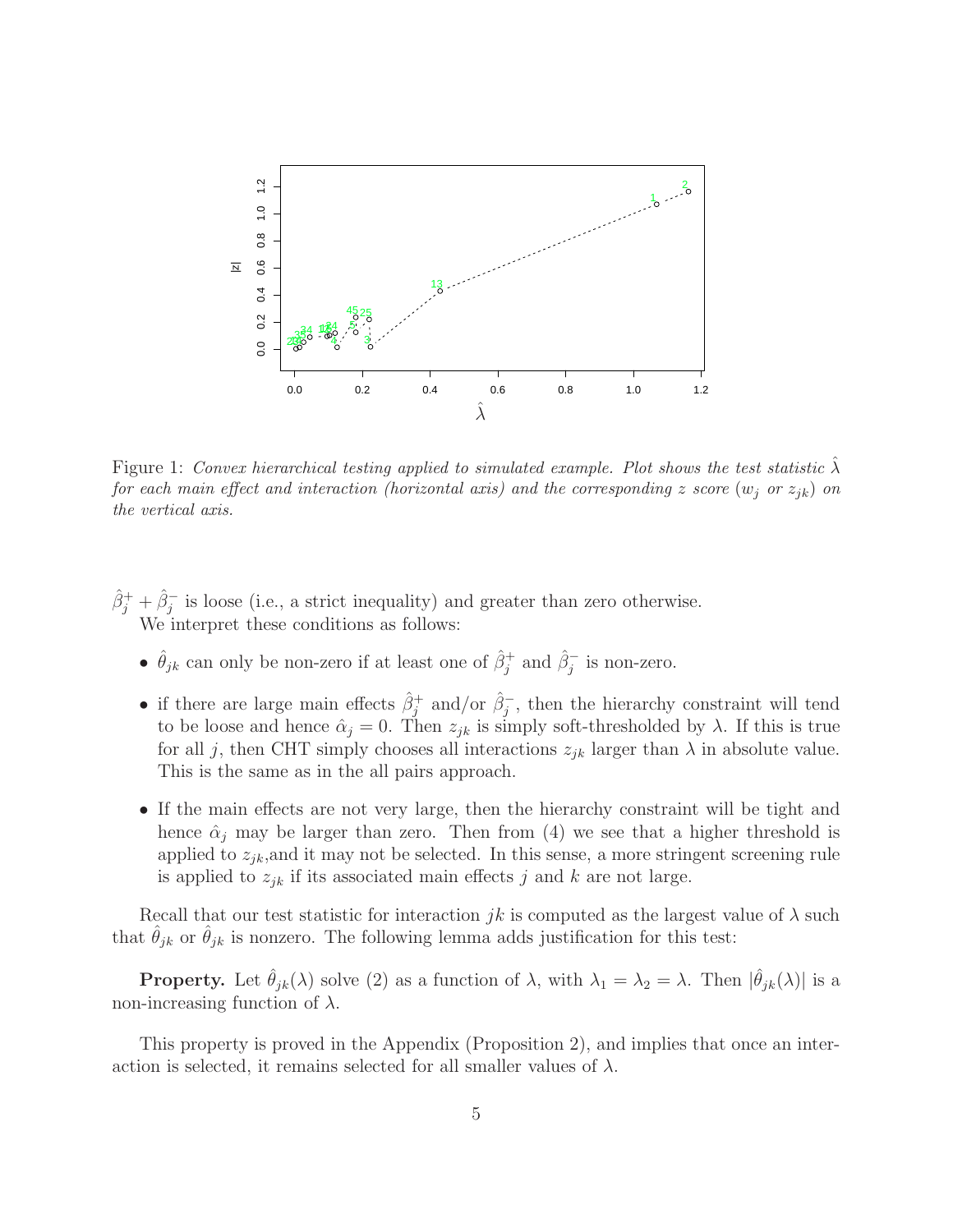In fact, in the Appendix we are able to derive (after much work!) an explicit formula for the test statistics  $\hat{\lambda}_j$  and  $\hat{\lambda}_{jk}$ :

**Proposition.** The locations in the path where the variables become nonzero have the following closed-form expressions:

$$
\hat{\lambda}_{j} = \max \left\{ |w_{j}|, \frac{|w_{j}| + ||z_{j}||_{\infty}}{2} \right\}
$$
\n
$$
\hat{\lambda}_{jk} = \min \left\{ |z_{jk}|, \frac{|z_{jk}|}{2} + \frac{\left[|w_{j}| - \sum_{l:|z_{jl}| > |z_{jk}|} (|z_{jl}| - |z_{jk}|) \right]_{+}}{2} \right\},\tag{5}
$$

 $\Box$ 

where  $z_j = \{z_{jk} : k \neq j\} \in \mathbb{R}^{p-1}$  is the vector of interaction contrasts involving the jth variable.

*Proof.* See Proposition 4 in the Appendix.

These formulae are somewhat complex, but we can interpret them loosely as follows. Each main effect is "boosted" by the size of the largest interaction in its row, due to the hierarchy constraint. In contrast, each interaction is shrunken by as much as half of its size, with the shrinkage amount less when the main effect is large or the interaction is large relative to the other interactions in that row. Interestingly,  $\lambda_{jk}$  depends only on  $w_j$  and those interactions in the jth row that are at least as large (in absolute value) as  $z_{jk}$ . Figure 2 gives a graphical illustration of these formula. We set the number of interactions to 50. In the left panel the interaction contrasts  $z_j$  are generated as  $N(0, 1)$ . The plot shows the test statistic  $\hat{\lambda}_j$  as a function of  $z_j$  and the main effect w (different colored curves with main effect indicated), along with the 45° line. We see that the interaction effect is shrunken substantially until it reaches about 2.75, and the amount of shrinkage is less when the main effect is larger. In the right panel there are  $p - 1 = 49$  small interactions distributed as  $N(0, .5^2)$  and one large interaction whose value varies along the horizontal axis. Now we see that there is shrinkage only about till a value of 1.5, and a main effect of 1.5 is sufficient to ensure no shrinkage at all.

# 4 A simulation study

We simulated some Gaussian data with  $N = 200$  observations and  $p = 50$  features in two classes  $y = 1, 2$ . There are three different scenarios. In the "Hierarchical truth" setup, we randomly chose five features to have strong nonzero main effects, and then 9 of their associated interactions to be nonzero, with moderate-sized effects. In the "Non-hierarchical" setup (also referred to as "No main effects") there are no main effects, and simply 45 non-zero interactions chosen at random. Finally, in the "Anti-hierarchical truth" setting, the effects are the same as in the hierarchical setup, except that the interactions are concentrated exclusively on variables having no main effects. We compared the convex hierarchical and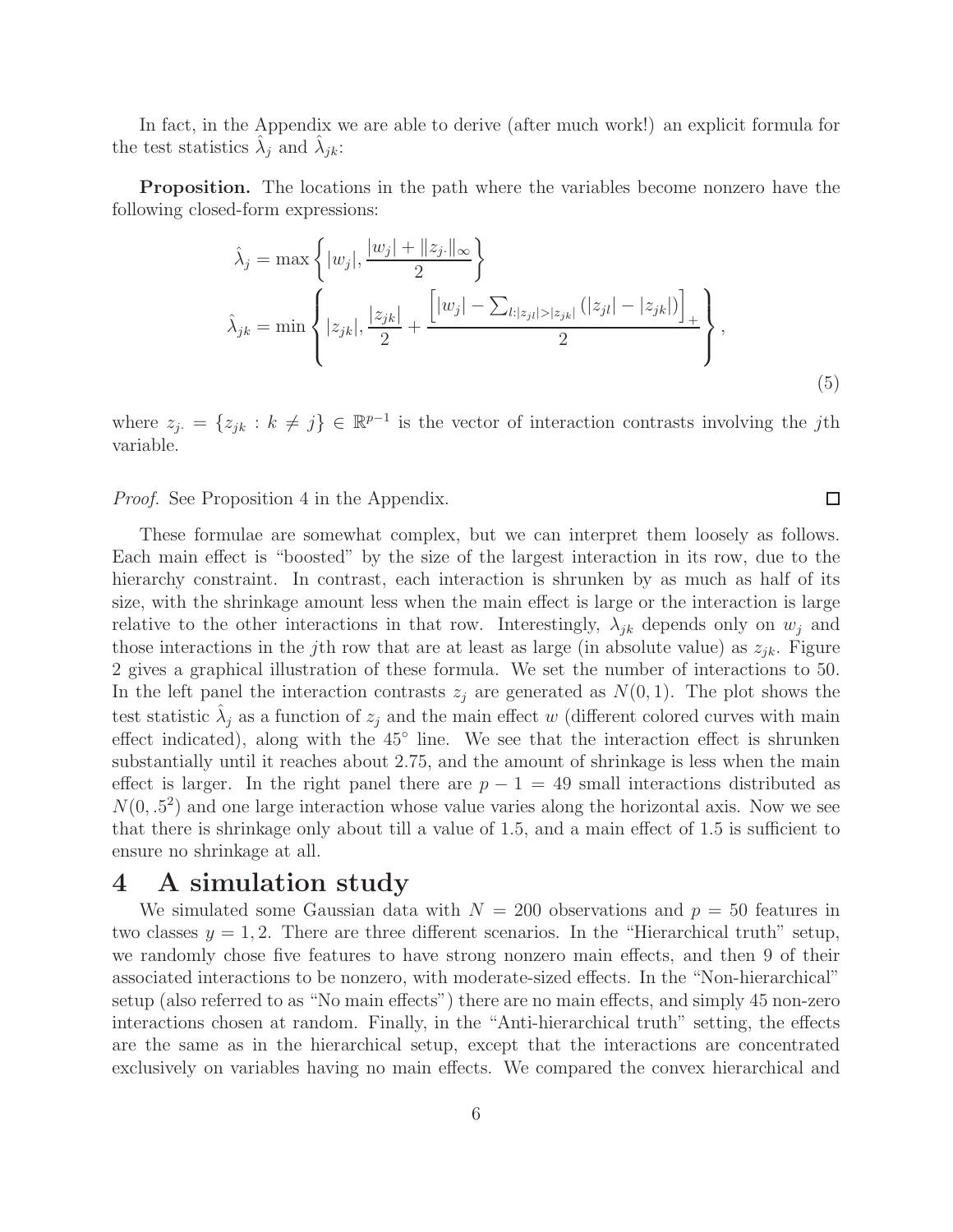

Figure 2: Graphical illustration of formula (5) for two different distributions of interactions (two panels) and different size of main effects w (colored lines). Broken line is the 45° line. Full details in text.

all-pairs testing procedures, along with two different two-stage screening methods: in the "strong" version we retained all main effects with z scores above the 75th percentile, and then in the second stage tested for interactions only among the retained variables. In the weak version, we considered all interactions among pairs of variables where ar least one variable had a z score above the 75th percentile.

Figure 3 shows the true false discovery rate for testing interactions, averaged over 20 simulations. In the hierarchical scenario, we see that convex hierarchical testing shows a substantial improvement in FDR over all-pairs, with the weak screen method performing a little worse. In the non-hierarchical scenario, CHT performs about the same as the all pairs method, while the screening methods do poorly. Not surprisingly, the false discovery rates are higher overall in the non-hierarchical scenario. In the anti-hierarchical setting, not surprisingly, convex hierarchical testing does poorly, with the weak screening perhaps a little better.

In Figure 4, we varied the strength of the main effects in the hierarchical setting and compared all-pairs and CHT in their ability to correctly detect interactions. We estimated the average number of non-null interactions called significant (over 20 replications) with FDR< .2, for varying sample sizes (horizontal axis) and size of the main effect. There are 45 non-null interactions in the underlying model. In the top panel, the all-pairs method does the best, but requires close to 1000 samples to detect all 45 interactions. In the middle panel, with moderate main effects, CHT has captured all 45 effects with just 500 samples. In the hierarchical scenario, the problem is more tractable overall: with say 200 samples, CHT captures about 25 effects in the middle scenario, while the all-pairs method captures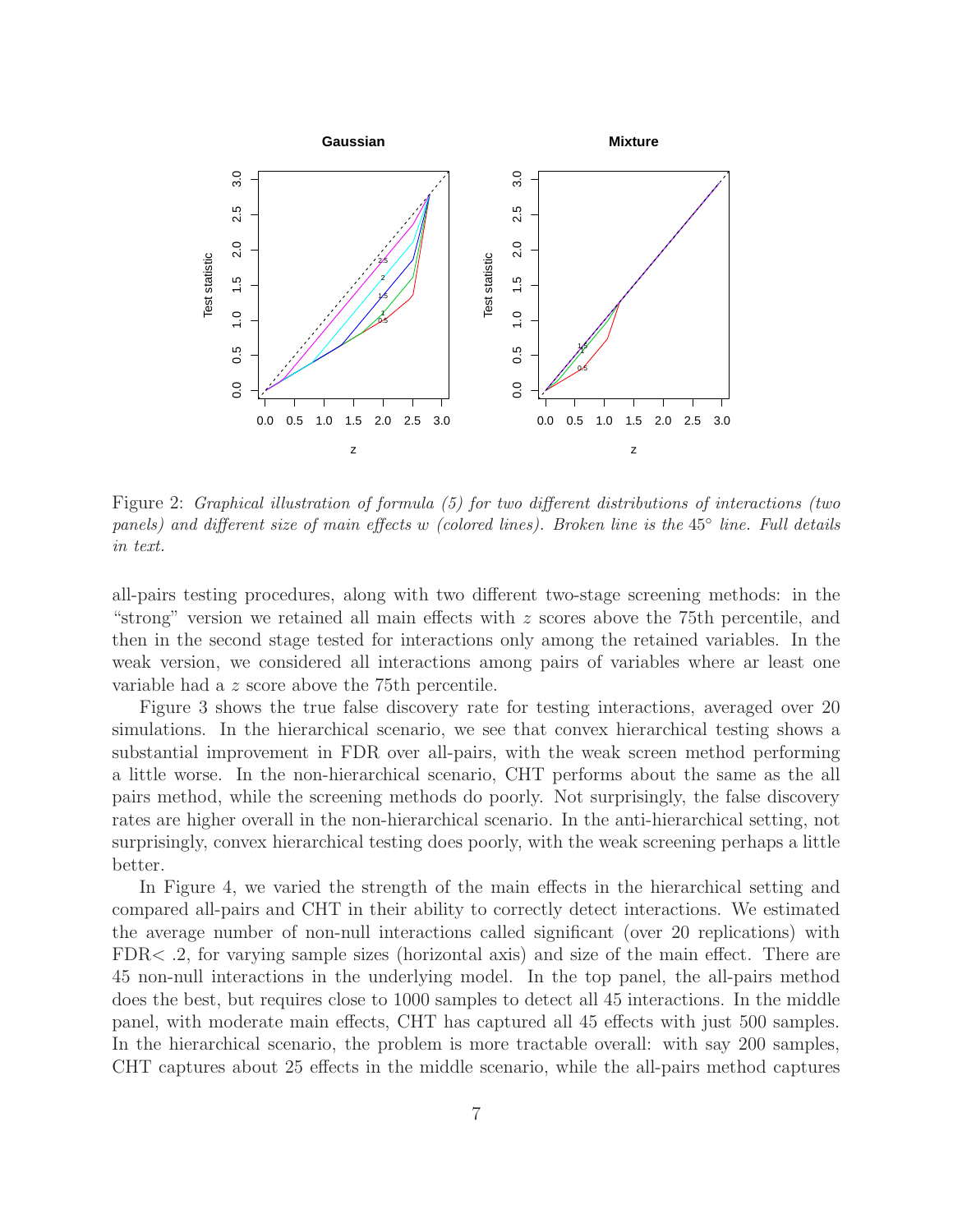



Number called significant



**No main effects**

**Anti−hierarchical truth**



Figure 3: True false discovery rates of four different procedures over three different settings. The convex hierarchical test has lowest FDR when the true effects are hierarchical (top panel), with the weak screen method performing a little worse. CHT performs about the same as the all pairs methods when there are no main effects (middle panel), while the screening methods do worst. In the bottom panel, there are strong main effects and interactions, but the interactions occur for predictors without main effects, and CHT performs badly. The screening methods perform poorly as well, except for weak screening for a small number of features.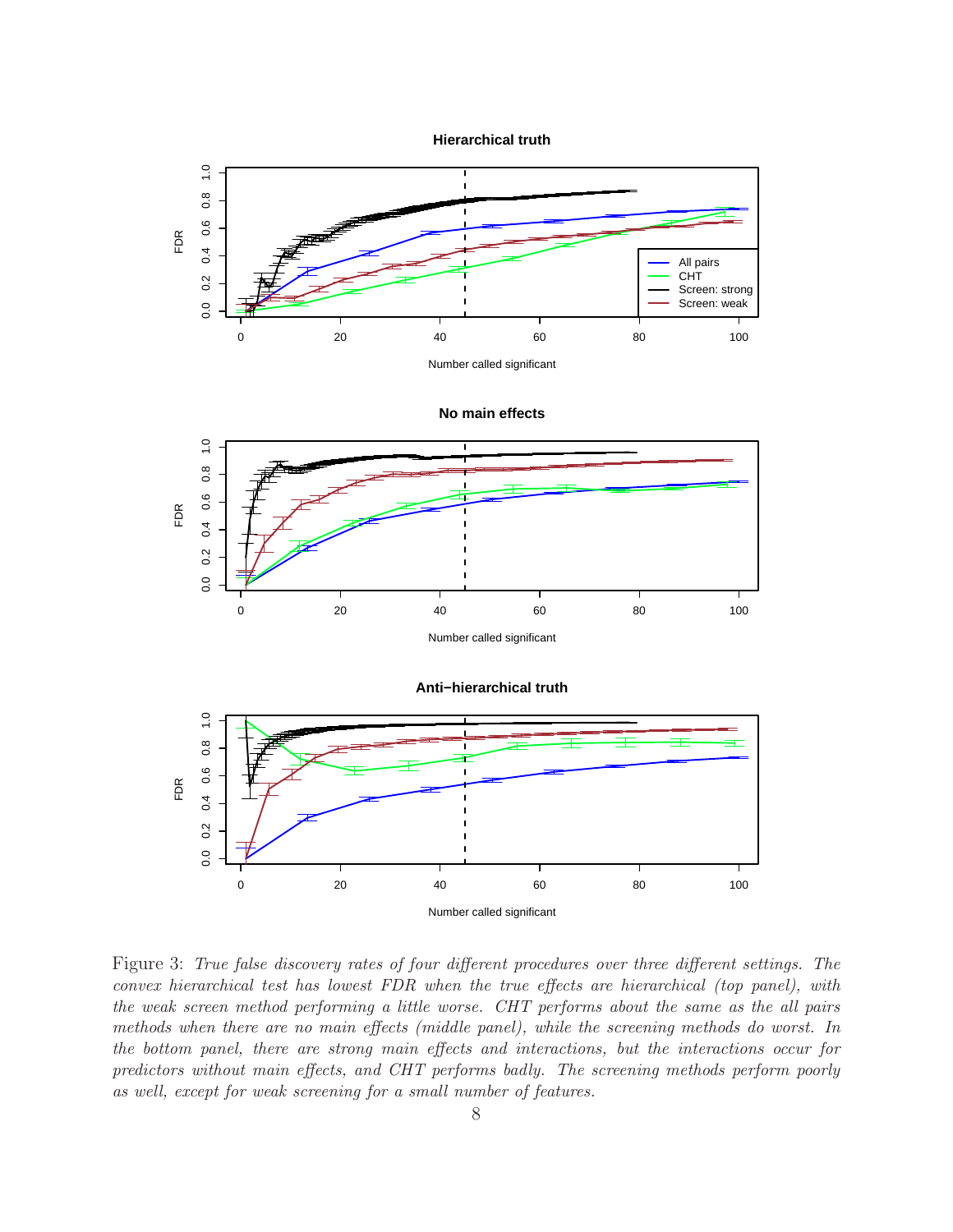| Predictor number | Name               | Predictor number | Name           |
|------------------|--------------------|------------------|----------------|
|                  | Reached menopause? | 14               | PTPN1i4INV     |
| $\overline{2}$   | insulin $t = -10$  | 15               | Cyp11B2x1INV   |
| 3                | insulin $t=60$     | 16               | PTPN1x9INV     |
| 4                | insulin $t=120$    | 17               | ADRB3W1R       |
| $\overline{5}$   | HUT2SNP5           | 18               | KLKQ3E         |
| 6                | HUT2SNP7           | 19               | AGT2R1A1166C   |
|                  | BADG16R            | <b>20</b>        | AVPR2G12E      |
| 8                | AVPR2A1629G        | 21               | MLRI2V         |
| 9                | AGT2R2C1333T       | 22               | AGTG6A         |
| 10               | PPARG12            | 23               | Cyp11B2-5paINV |
| 11               | CD36x2aINV         | 24               | PTPN1i1        |
| 12               | MLRi6INV           | 25               | PTPN1i4        |
| 13               | Cvp11B2i4INV       |                  |                |

Table 1: List of predictors in the Sapphire dataset.

only about 15 in the top panel. Increasing the size of the main effect in the bottom panel seems to make little difference.

# 5 Real data example- SAPPHIRe study data

This data was analyzed in Park & Hastie (2008), following the study of Huang, Lin, Narasimhan, Quertermous, Hsiung, Ho, Grove, Olivier, Ranade, Risch & Olshen (2004). The study was aimed at finding genes associated with hypertension. The dataset consists of the genotypes on 21 distinct loci and the menopausal and insulin resistant status of hypotensive and hypertensive Chinese women (with 216 and 364 subjects, respectively). The predictors are listed in Table 1.

The first four (non-genetic) predictors have the strongest effects on their own, although none were significantly different across the two groups (details not shown). Table 2 shows the first ten interactions found by the all-pairs and convex hierarchical test methods. The selected interactions are very different, with CHT focussing on clinical by genetic interaction, due to the strength of the clinical factors on their own. Figure 5 depicts the main effects and interactions found by CHT for different values of the regularization parameter  $\lambda$ .

To examine the stability of the two analyses, we carried out a bootstrap analysis, recording the top ten pairs appearing in the analysis from each of 500 bootstrap samples. The ten most frequently occurring interactions are shown in Table 3. We see that the CHT test shows a moderately higher reproducibility among the top ten selected interactions.

Figure 6 contains another investigation into the reproducibility of the two different methods. We divided the data many times at random into two approximately equal sized parts, and recorded how many interactions appeared in both top k lists, for each method. In the figure, k varies along the horizontal axis. Again we see that the overlap is larger for the CHT method, although this overlap is fairly small overall.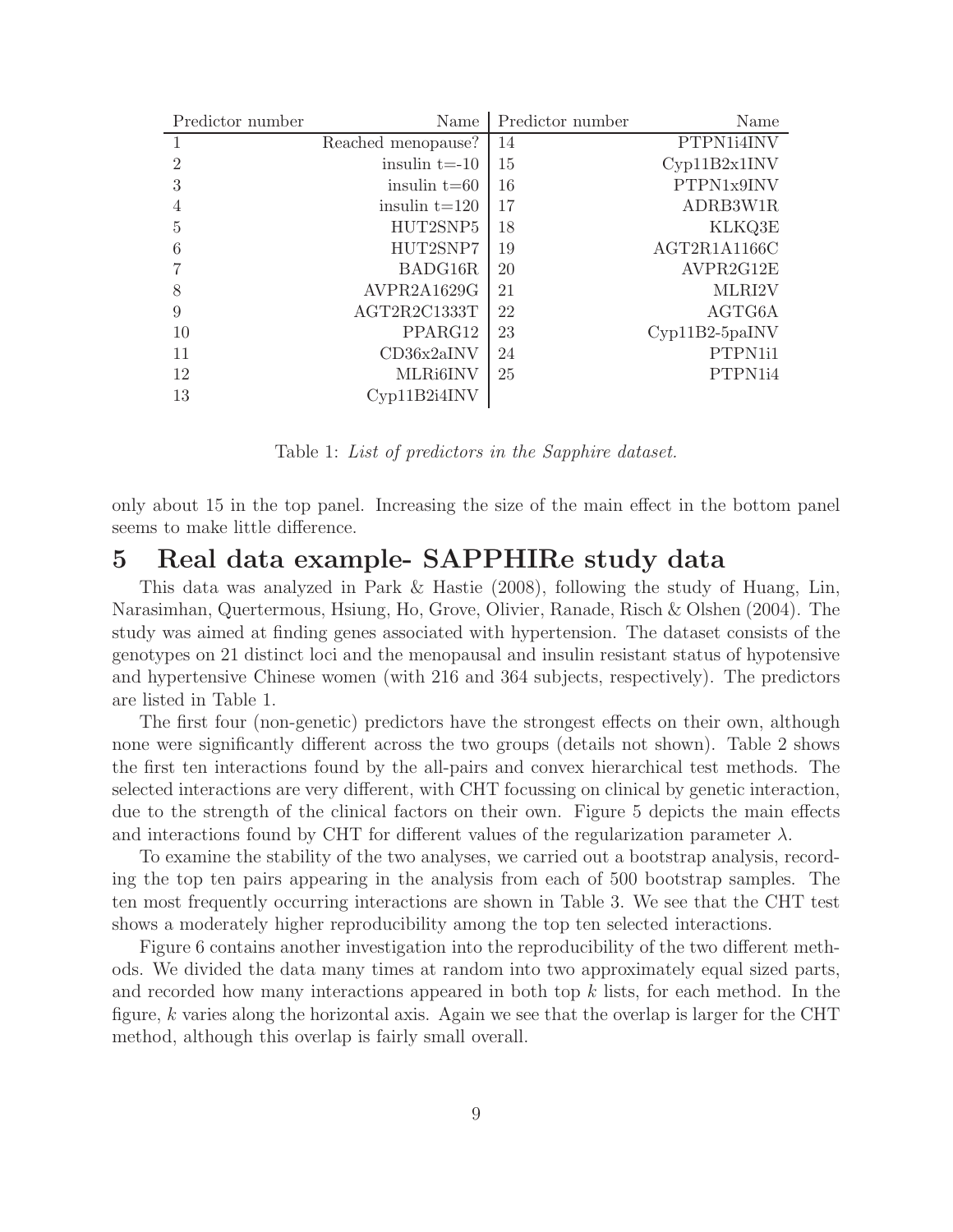

Figure 4: Average number of True Positives (non-null interactions) called significant (over 20 replications) with FDR< .2, for varying sample sizes (horizontal axis) and size of the main effect. True number of non-null interactions is 45.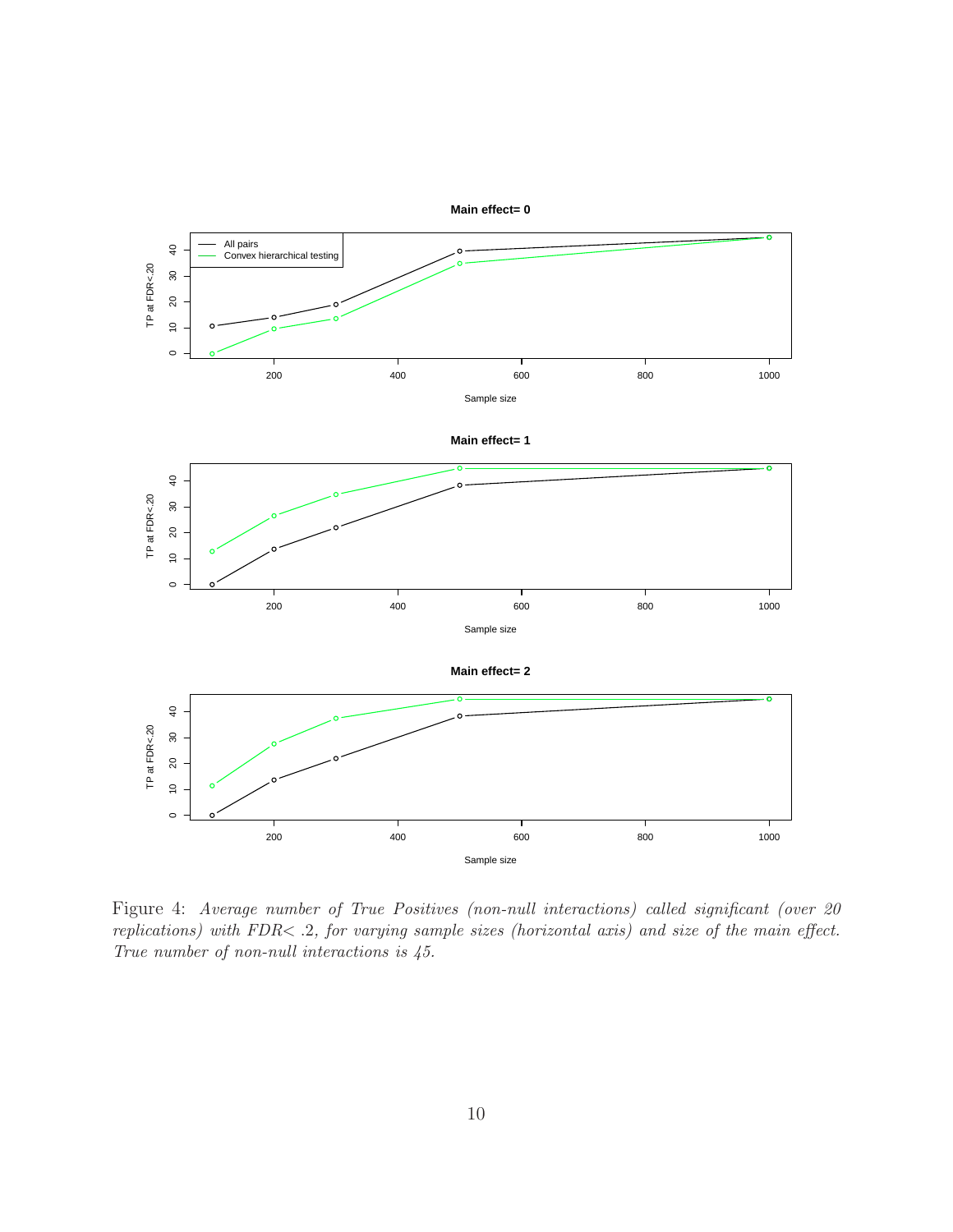| All pairs                |                |  |  |  |
|--------------------------|----------------|--|--|--|
| Predictor 1              | Predictor 2    |  |  |  |
| Cyp11B2x1INV             | AGTG6A         |  |  |  |
| PPARG12                  | ADRB3W1R       |  |  |  |
| PPARG12                  | CD36x2aINV     |  |  |  |
| MLRi6INV                 | Cyp11B2x1INV   |  |  |  |
| Cyp11B2i4INV             | AGTG6A         |  |  |  |
| Cyp11B2x1INV             | AVPR2G12E      |  |  |  |
| AGTG6A                   | PTPN1i1        |  |  |  |
| Affected status          | KLKQ3E         |  |  |  |
| Reached menopause?       | HUT2SNP5       |  |  |  |
| AVPR2A1629G              | PPARG12        |  |  |  |
| Convex hierarchical test |                |  |  |  |
| Reached menopause?       | HUT2SNP5       |  |  |  |
| insulin $t = -10$        | MLRi6INV       |  |  |  |
| Affected status          | insulin $t=60$ |  |  |  |
| Affected status          | KLKQ3E         |  |  |  |
| Reached menopause?       | MLRi6INV       |  |  |  |
| Reached menopause?       | PTPN1x9INV     |  |  |  |
| insulin $t = -10$        | ADRB3W1R       |  |  |  |
| Reached menopause?       | AGTG6A         |  |  |  |
| insulin $t=60$           | CD36x2aINV     |  |  |  |
| insulin $t = 60$         | MLRi6INV       |  |  |  |

Table 2: Top ten interactions found by all pairs and convex hierarchical test methods.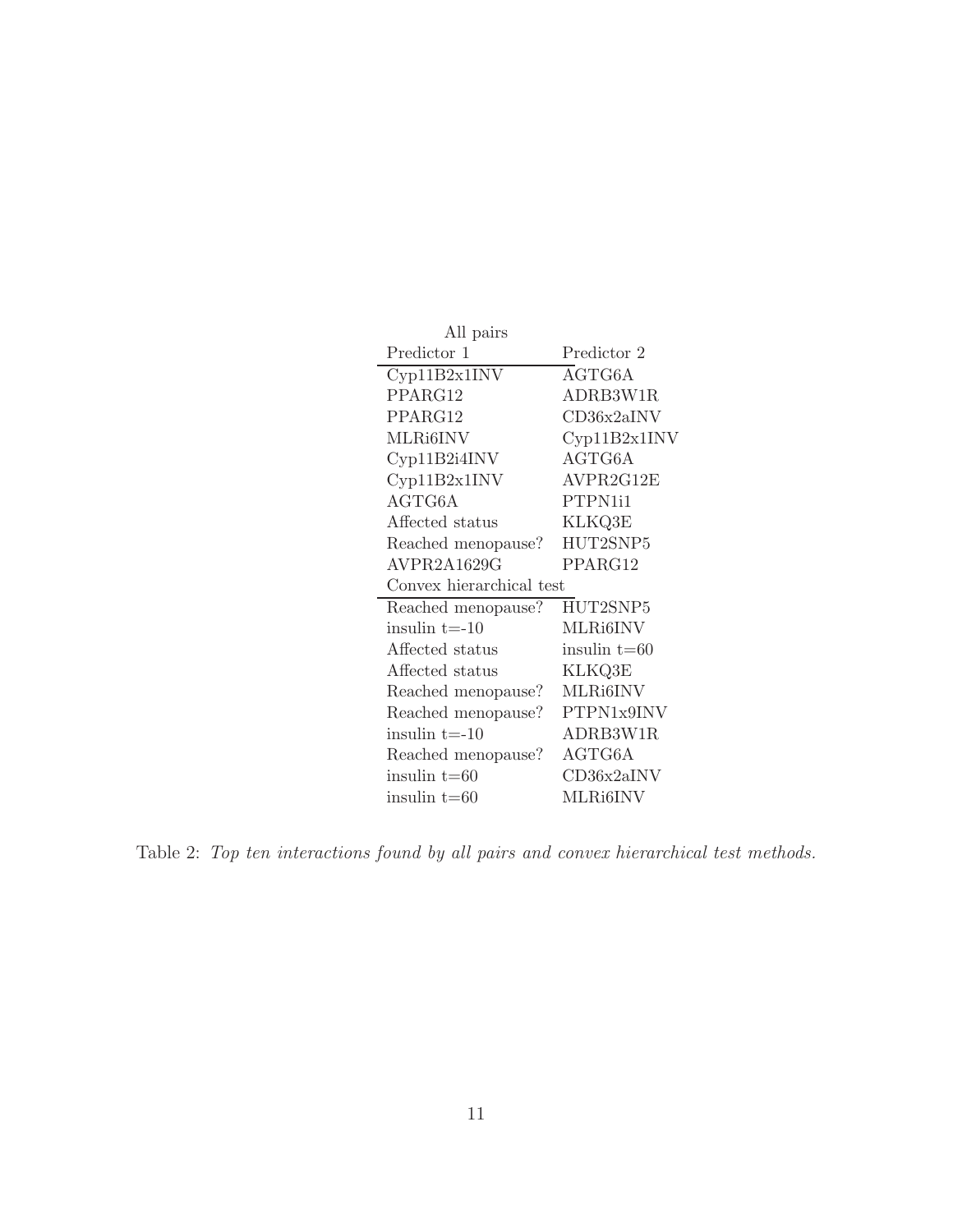|                  | All pairs                |                     |
|------------------|--------------------------|---------------------|
| Predictor 1      | Predictor 2              | Bootstrap frequency |
| KLKQ3E           | CD36x2aINV               | 0.46                |
| $Cyp11B2-5paINV$ | PTPN1x9INV               | 0.43                |
| PTPN1i4          | $Cyp11B2-5paINV$         | 0.32                |
| MLRI2V           | PTPN1x9INV               | 0.31                |
| MLRi6INV         | CD36x2aINV               | 0.27                |
| AGT2R1A1166C     | Reached menopause?       | 0.26                |
| PTPN1x9INV       | Cyp11B2i4INV             | 0.25                |
| CD36x2aINV       | AGT2R2C1333T             | 0.21                |
| Cyp11B2i4INV     | insulin $t=60$           | 0.2                 |
| PTPN1i4INV       | BADG16R                  | 0.2                 |
|                  |                          |                     |
|                  | Convex hierarchical test |                     |
| AGT2R1A1166C     | Reached menopause?       | 0.49                |
| HUT2SNP7         | insulin $t = -10$        | 0.44                |
| KLKQ3E           | insulin $t=60$           | 0.41                |
| insulin $t=120$  | Reached menopause?       | 0.4                 |
| Cyp11B2i4INV     | insulin $t = -10$        | 0.39                |
| ADRB3W1R         | insulin $t = -10$        | 0.37                |
| Cyp11B2i4INV     | insulin $t=60$           | 0.35                |
| KLKQ3E           | CD36x2aINV               | 0.28                |
| $Cyp11B2-5paINV$ | insulin $t = -10$        | 0.25                |
| Cyp11B2i4INV     | insulin $t=120$          | 0.23                |

Table 3: Ten most frequent interactions found by all pairs and convex hierarchical test method over 500 bootstrap replications.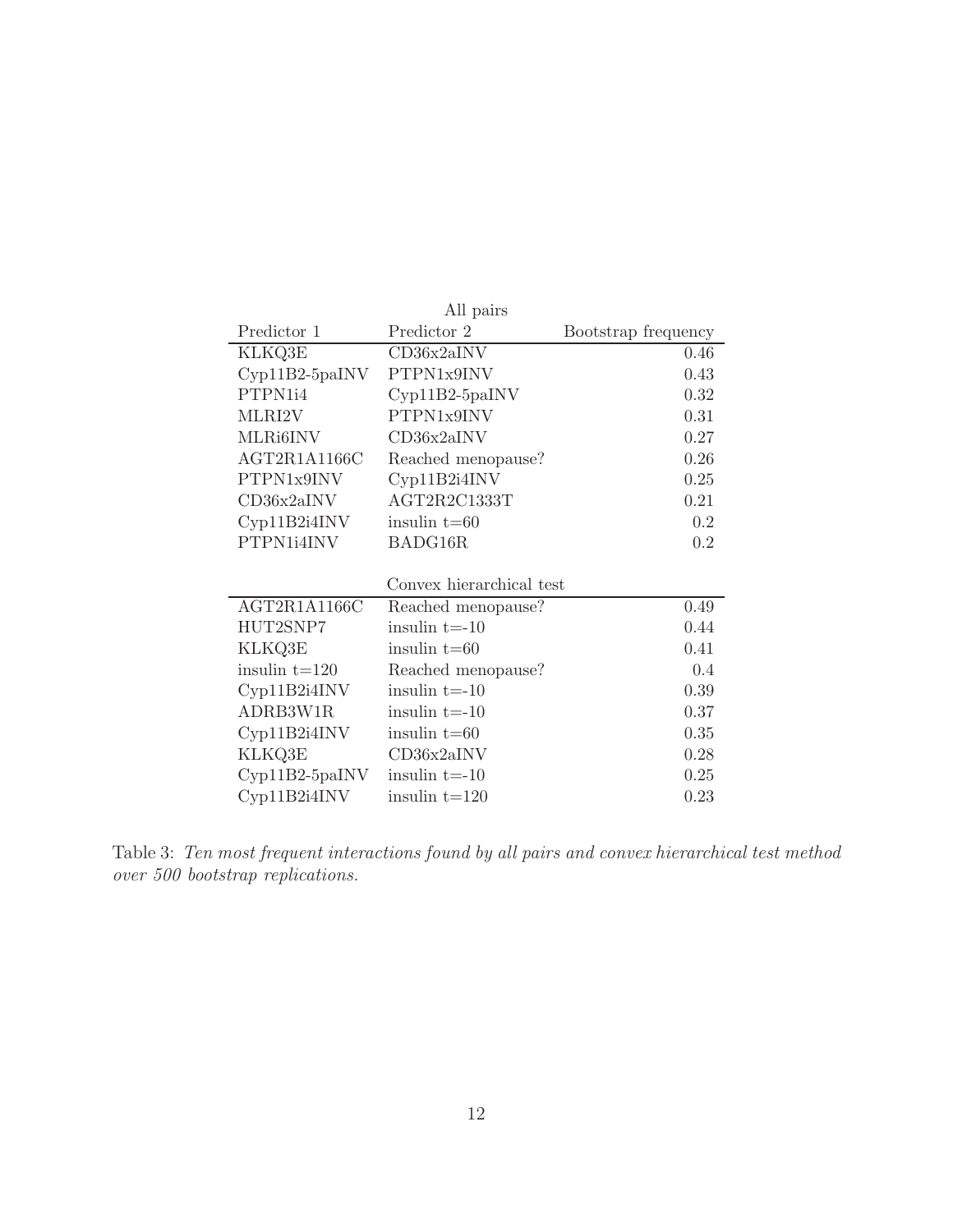

Figure 5: Convex hierarchical testing: main effects (black dots) and interactions (edges), for 9 different decreasing values of  $\lambda$ . Weak hierarchy ensures that each edge is incident to at least one black dot.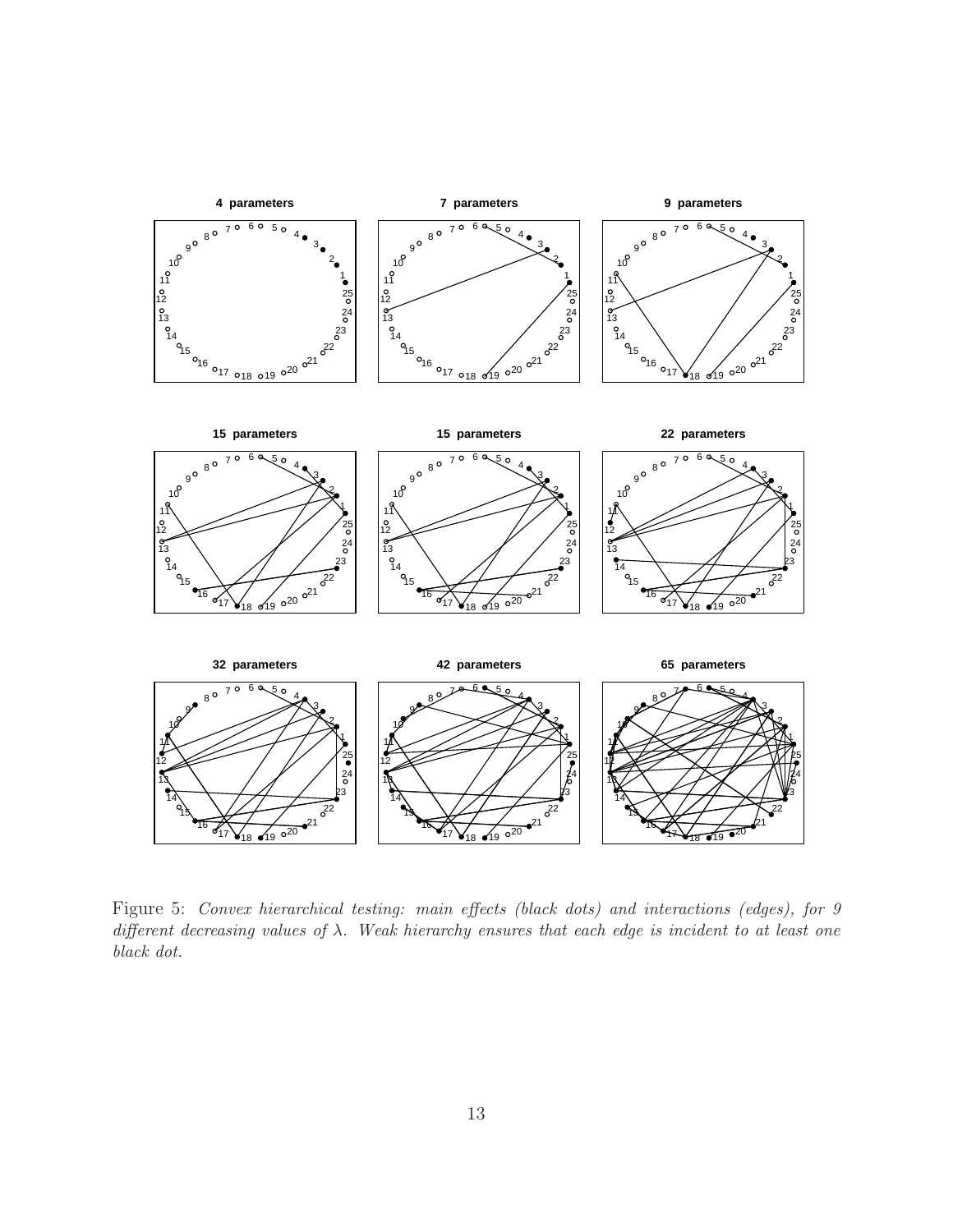

Figure 6: Proportion of interactions found in both random halves of the data (vertical axis), as the total number of interactions selected is varied (horizontal axis).

# 6 Estimation of the false discovery rate

Permutations provide a convenient and robust way to estimate false discovery rates in large-scale hypothesis testing. For example Simon & Tibshirani (2012) devise a permutation scheme for the all pairs interaction test. In this scheme, one randomly assigns a component of the interaction contrast to group 1 or group 2, by flipping the sign of the component at random.

This scheme can be easily adapted to the present setting. Here are the details. The idea is to retain the main effect contrasts  $w_j$  from the original fit, and create randomized versions of the interactions as follows

$$
z_{jk}^{*} = \left[ \sum_{i \in C_{2}^{*}} (x_{ij} - \bar{x}_{2j})(x_{ij} - \bar{x}_{2k})/(s_{j,\ell} s_{k,\ell}) - \sum_{i \in C_{1}^{*}} (x_{ij} - \bar{x}_{1j})(x_{ij} - \bar{x}_{1k})/(s_{j,\ell} s_{k,\ell}) \right] / s_{jk} \sqrt{1/n_{1} + 1/n_{2}}
$$

where  $C_1^*, C_2^*$  are the classes from a permutation  $y^*$  of the class labels y. We fit the model to the contrasts  $(w_j, z_{jk}^*)$  to obtain  $\hat{\lambda}'_{jk,b}$ , for B permutations  $b = 1, 2, \ldots B$ . Finally, we estimate the FDR as

$$
\widehat{FDR}(\lambda) = \frac{\sum_{j,k,b} I(\hat{\lambda}'_{jk,b} > \lambda)/B}{\sum_{jk} I(\hat{\lambda}'_{jk} > \lambda)}\tag{6}
$$

Note that this estimate pools the null distributions from all  $j, k$  pairs. This kind of pooled null is commonly used, for example in the SAM procedure (Tusher, Tibshirani & Chu 2001) and the aforementioned interaction test of Simon  $\&$  Tibshirani (2012). Its accuracy is quite high in simulation studies, although we know of no rigorous results on its asymptotic properties.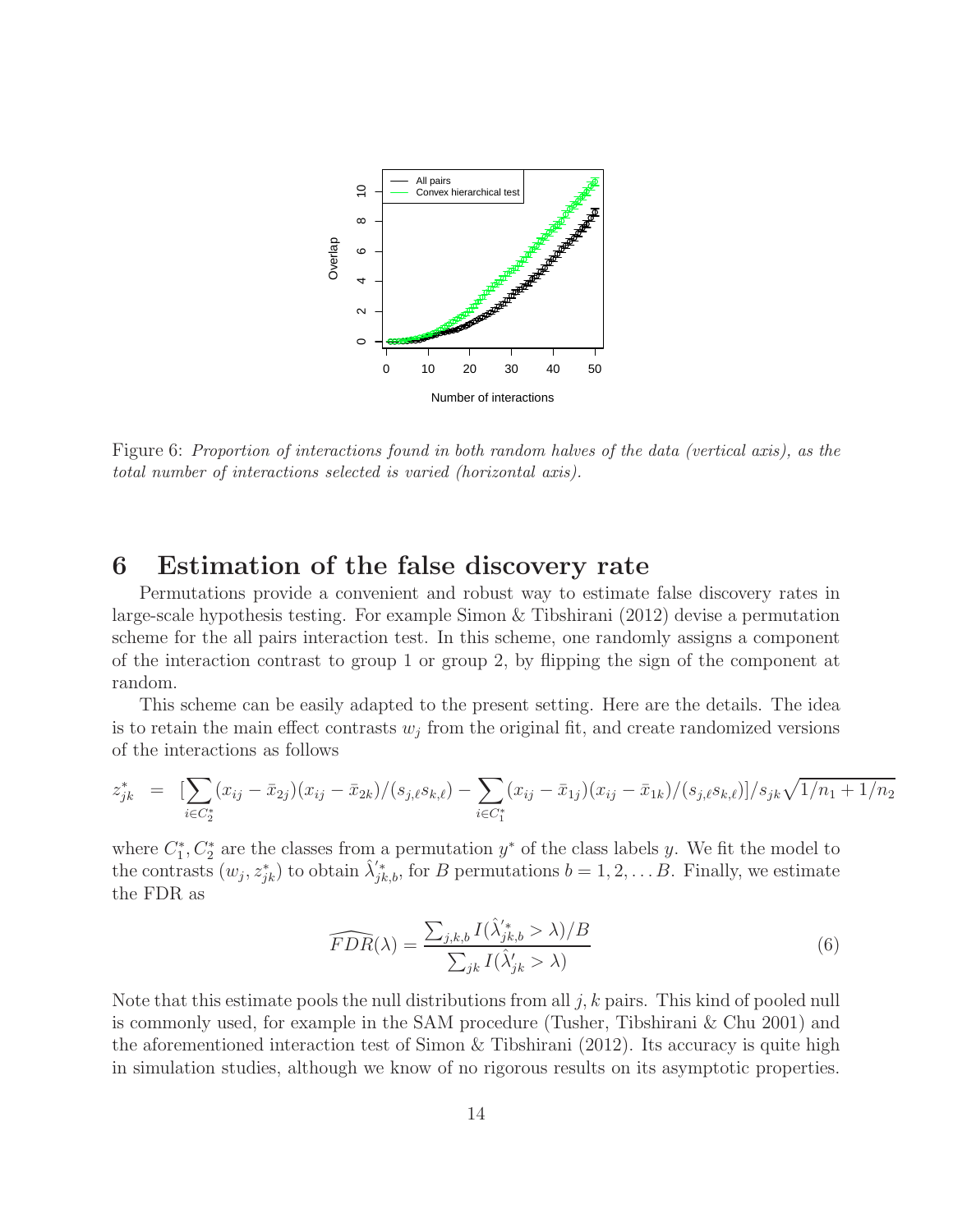

Figure 7: Estimation of FDR for convex hierarchical testing using permutations. Result is an average over 30 simulations, with average standard error bars shown on right. Vertical line is drawn at true number of non-zero interactions.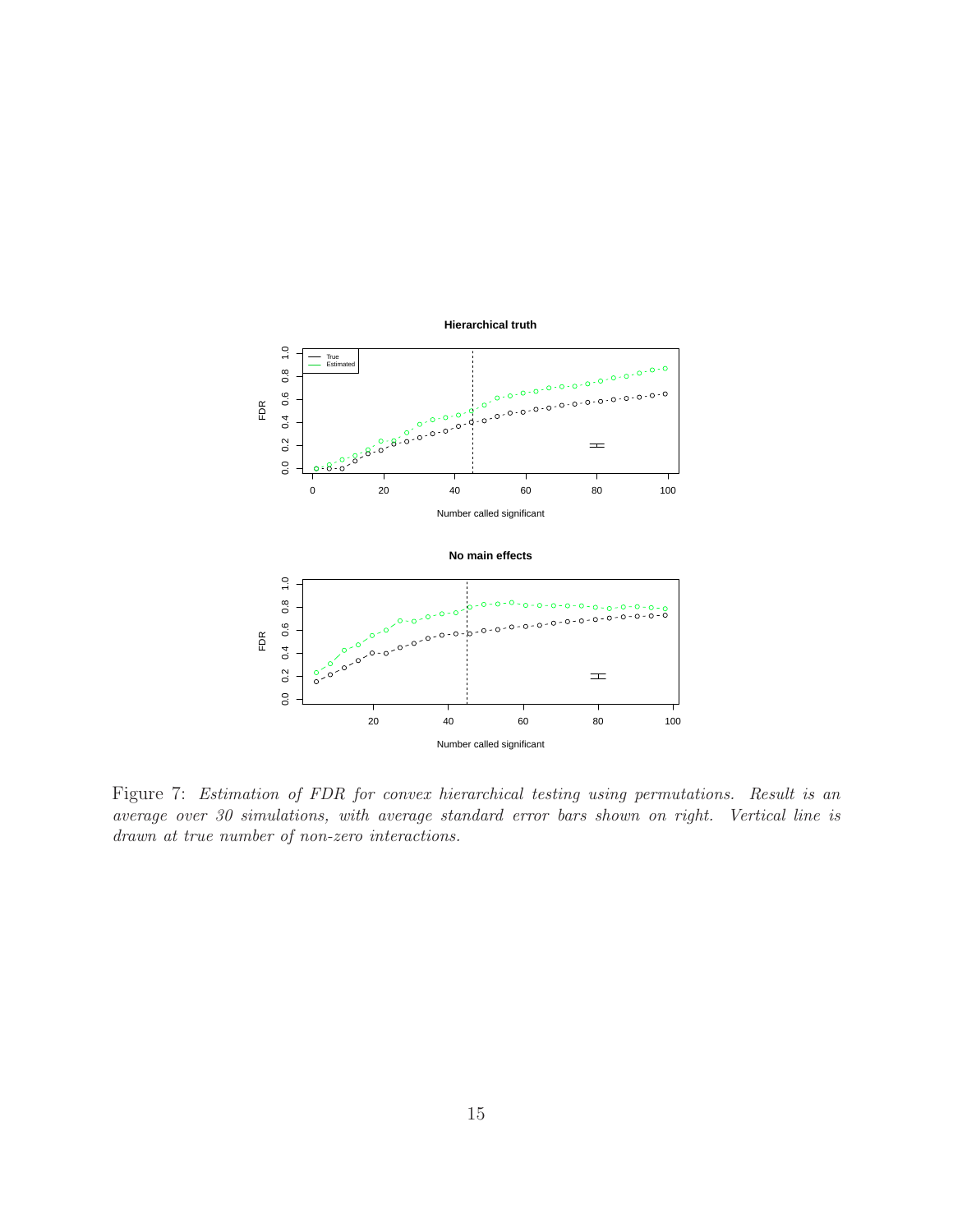Figure 7 shows the estimated FDR from this method for our example earlier. The estimate is fairly accurate, but tends to over-estimate the true FDR by a moderate amount. This may be due to the interdependence of the test statistics  $\hat{\lambda}_{jk}$  for each j. In future work, it would be important to study the theoretical properties of this permutation estimate.

## 7 Discussion

We have proposed a hierarchical method for large-scale interaction testing, that biases its search towards interactions exhibiting at least one moderate main effect. There are a number of ways that this work could be generalized. We have focussed exclusively on pairwise interactions: extensions to k-way interactions, for  $k > 2$  would bound the sum of such interactions by the size of the  $k-1$  order effect. With appropriate definitions for the interaction components  $z_{jk}$ , one could also apply this procedure to interaction testing for the proportional hazards model in survival analysis.

Acknowledgements. Robert Tibshirani was supported by National Science Foundation Grant DMS-9971405 and National Institutes of Health Contract N01-HV-28183.

# A A detailed look at the optimization problem (2) A.1 Roadmap for appendix

Our procedure is based on the following optimization problem:

Minimize 
$$
\frac{1}{2} \sum_{j=1}^{p} (w_j - (\beta_j^+ - \beta_j^-))^2 + \frac{1}{2} \sum_{j=1}^{p} \sum_{j \neq k} (z_{jk} - \theta_{jk})^2 + \lambda_1 \sum_{j=1}^{p} [\beta_j^+ + \beta_j^-] + \lambda_2 \sum_{j=1}^{p} \sum_{k \neq j} |\theta_{jk}|
$$
  
s.t.  $\beta_j^{\pm} \ge 0$ ,  $\sum_{k \neq j} |\theta_{jk}| \le \beta_j^+ + \beta_j^-$  for  $j = 1, ..., p$ .

Observe that this problem decouples into  $p$  separate problems, one for each  $j$ , involving the variables  $(\beta_i^+)$  $j^+, \beta_j^-, \theta_j$ . For notational simplicity, let  $w \equiv w_j$ ,  $z \equiv (z_{j1}, \ldots, z_{j,j-1}, z_{j,j+1}, \ldots, z_{jp})^T$ ,  $\beta^{\pm} \equiv \beta_i^{\pm}$  $j_j^{\pm}$ , and  $\theta \equiv (\theta_{j1}, \ldots, \theta_{j,j-1}, \theta_{j,j+1}, \ldots, \theta_{jp})^T$ . The jth problem, whose solution is  $(\hat{\beta}^+_j, \hat{\beta}^-_j, \hat{\theta}_j)$  is

Minimize<sub>$$
\beta^{\pm}
$$
  $\in \mathbb{R}$ ,  $\theta \in \mathbb{R}^{p-1}$   $\frac{1}{2}(w - (\beta^+ - \beta^-))^2 + \frac{1}{2}||z - \theta||^2 + \lambda_1(\beta^+ + \beta^-) + \lambda_2||\theta||_1$  (7)  
s.t.  $\beta^{\pm} \ge 0$ ,  $||\theta||_1 \le \beta^+ + \beta^-$ .</sub>

Because our original problem decouples into p separate problems involving the *j*th main effect and the associated  $p-1$  interactions with that variable, we will study problem (7) throughout Appendix A. Once this "jth-row" problem is well-understood, we will by direct extension have studied the original problem. Therefore, for the rest of Appendix A the "inputs" to the problem will be thought of as  $w \in \mathbb{R}$  and  $z \in \mathbb{R}^{p-1}$  and the solution is denoted by  $(\hat{\beta}^+, \hat{\beta}^-, \hat{\theta}) \in \mathbb{R}^{2+(p-1)}$ , which in the rest of the paper is denoted by  $(\hat{\beta}_j^+, \hat{\beta}_j^-, \hat{\theta}_j)$ . In Appendix B, we apply the results of Appendix A to the paper's main problem. Here is an overview of the main elements of Appendix A: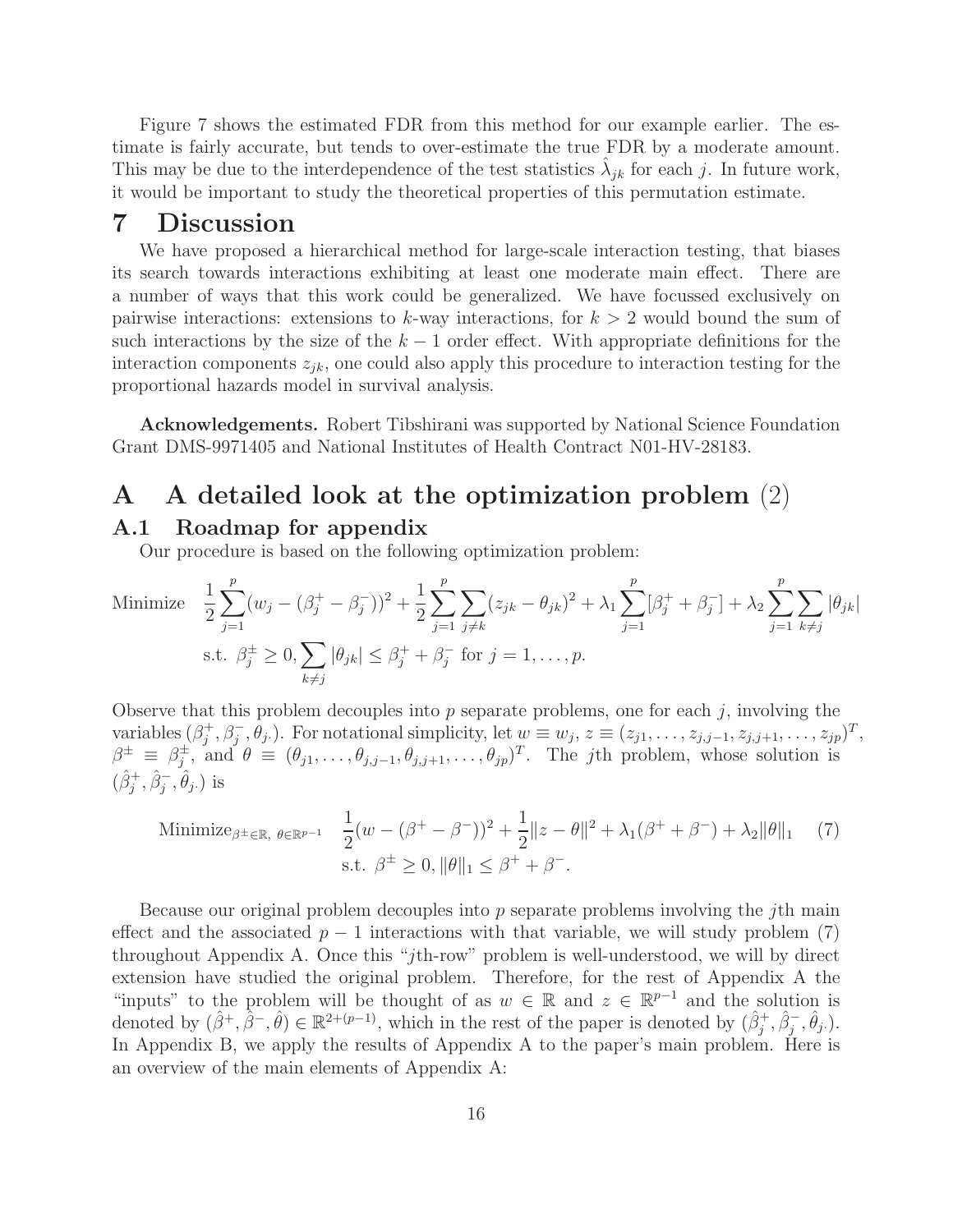- We write out the Karush-Kuhn Tucker (KKT) conditions for problem (7) and observe that this leads to a very simple characterization of the (primal) solution in terms of the optimal dual variables  $(\hat{\gamma}^+, \hat{\gamma}^-, \hat{\alpha})$ .
- We prove that the solution is unique (Lemma 1). This is important for establishing that our test statistics are well-defined (since they are defined as the largest  $\lambda$  for which a primal variable becomes nonzero).
- We characterize the solution path in Proposition 1. It turns out that the path is conveniently described by distinguishing among three cases: the first is the "Big main effect" case, in which  $w > ||z||_1$ ; the second is the "Moderate main effect" case, in which  $||z||_{\infty} \leq w \leq ||z||_1$ ; the third is the "Big interaction" case, in which  $w < ||z||_{\infty}$ . The path is described in terms of some special values of  $\lambda$  that are defined in Lemma 2. This Lemma breaks down by case whether these values are finite and if so the relative size of these values. The description of the path in Proposition 1 is not completely closed-form, but it turns out that our characterization of the path is precise enough for our purposes.
- In particular, our test statistics only depend on when the solution paths become nonzero. Proposition 3 describes these values in closed form and Corollary 1, which is the ultimate goal of Appendix A, provides a very simple expression for the points at which the solution path becomes nonzero.

### A.2 KKT conditions, a primal-dual relation, and uniqueness The Lagrangian is

$$
L(\beta^{\pm}, \theta; \gamma^{\pm}, \alpha) = \frac{1}{2}(w - (\beta^+ - \beta^-))^2 + \frac{1}{2}||z - \theta||^2 + (\lambda_2 + \alpha) ||\theta||_1 + (\lambda_1 - \gamma^+ - \alpha)\beta^+ + (\lambda_1 - \gamma^- - \alpha)\beta^-,
$$

where  $\gamma^{\pm}, \alpha \geq 0$  are dual variables corresponding to the constraints. The KKT conditions are

$$
(\beta^+ - \beta^- - w) + \lambda_1 - \gamma^+ - \alpha = 0
$$

$$
-(\beta^+ - \beta^- - w) + \lambda_1 - \gamma^- - \alpha = 0
$$

$$
\theta - z + (\lambda_2 + \alpha)s = 0
$$

$$
\gamma^+\beta^+ = 0
$$

$$
\gamma^-\beta^- = 0
$$

$$
\alpha(\|\theta\|_1 - \beta^+ - \beta^-) = 0
$$

$$
\|\theta\|_1 \leq \beta^+ + \beta^-; \quad \beta^+, \beta^- \geq 0
$$

$$
\gamma^+, \gamma^-, \alpha \geq 0
$$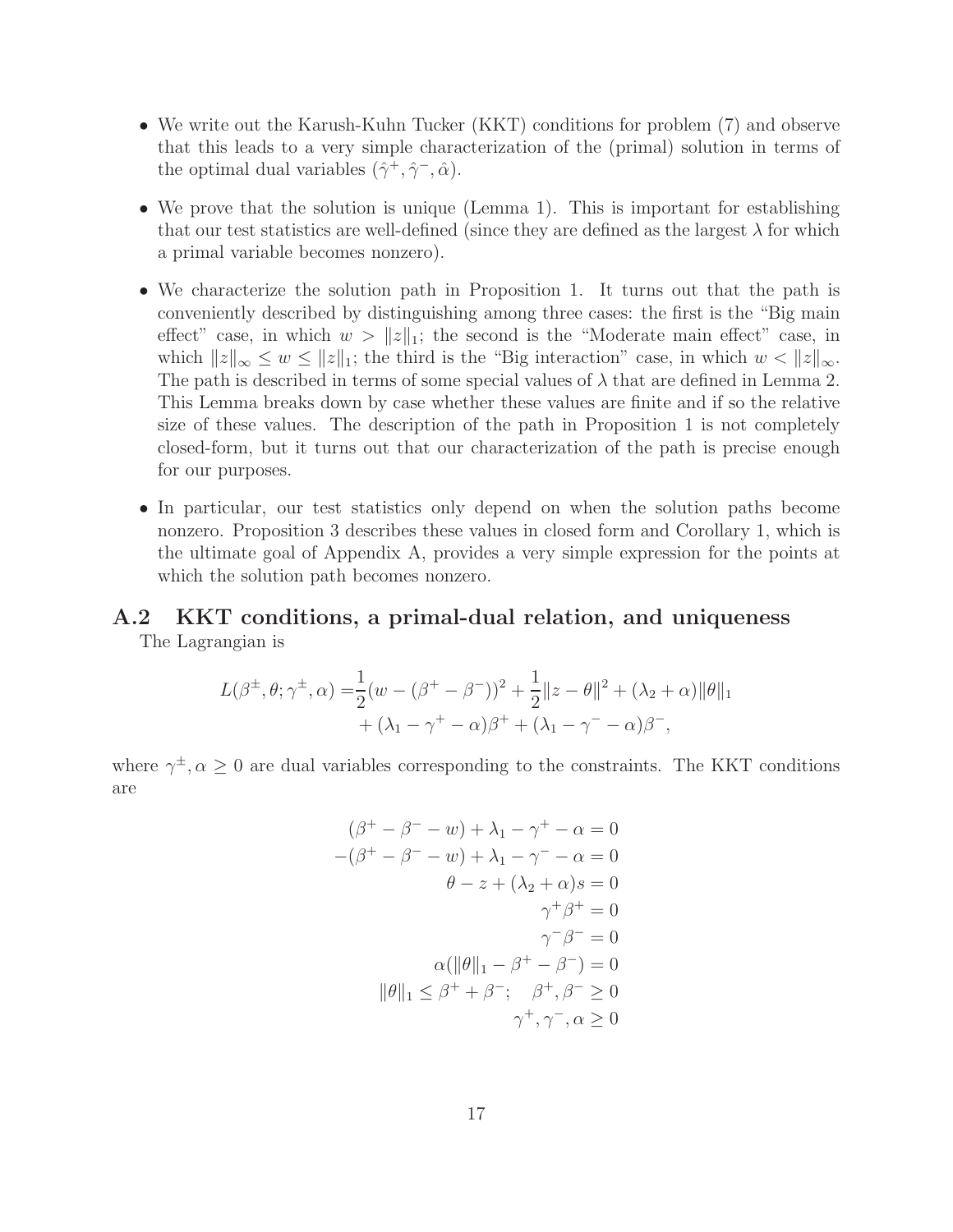where  $s_k$  is a subgradient of  $|\theta_k|$  evaluated at the solution. The stationarity conditions (first three lines) imply that

$$
\hat{\beta}^+ - \hat{\beta}^- = w + (\hat{\gamma}^+ - \hat{\gamma}^-)/2
$$

$$
\hat{\theta} = S(z, \ \lambda_2 + \hat{\alpha})
$$

### **Lemma 1.** Assume  $\lambda_1 > 0$ . Then, the solution to (7) is unique.

*Proof.* Let  $(\hat{\beta}^+, \hat{\beta}^-, \hat{\theta})$  be a solution to (7) with associated dual variables  $(\hat{\alpha}, \hat{\gamma}^{\pm})$ . Since (7) is convex, it suffices to show that the solution is unique in a neighborhood around this point. Noting that the objective function is strongly convex in all directions except for  $(\beta^+, \beta^-, \theta)$ for which  $\beta^+ - \beta^- = \hat{\beta}^+ - \hat{\beta}^-$ , it remains to consider perturbations of the optimal point of the form  $(\beta^+, \beta^-, \theta) = (\hat{\beta}^+ + \epsilon, \hat{\beta}^- + \epsilon, \hat{\theta} + \delta)$ . If this new point is a solution, it must have a corresponding set of dual variables  $(\gamma^+, \gamma^-, \alpha)$  satisfying the KKT conditions. We begin by showing in all cases that  $\epsilon \neq 0$  implies  $\theta = \theta$ :

- $\hat{\beta}^+ > 0$ ,  $\hat{\beta}^- > 0$ : In this case,  $\hat{\gamma}^+ = \hat{\gamma}^- = 0$  and  $\hat{\alpha} = \lambda_1$ . Choosing  $|\epsilon|$  small enough such that  $\beta^+, \beta^- > 0$ , we must have  $\gamma^+ = \gamma^- = 0$  and so  $\alpha = \lambda_1$ . It follows that  $\theta = \hat{\theta}$ .
- $\hat{\beta}^+ > 0$ ,  $\hat{\beta}^- = 0$ : In this case,  $\hat{\gamma}^+ = 0$ , and  $\epsilon \geq 0$  for our perturbation to be feasible. If  $\epsilon > 0$ , then  $\beta^+, \beta^- > 0$  and so  $\gamma^+ = \gamma^- = 0$  and  $\alpha = \lambda_1$ . Now,  $\beta^+ - \beta^- = \hat{\beta}^+,$ so the first KKT condition for this new point is  $(\hat{\beta}^+ - w) + \lambda_1 - \alpha = 0$ ; however, the first KKT condition for our original point is  $(\hat{\beta}^+ - w) + \lambda_1 - \hat{\alpha} = 0$ . This implies that  $\hat{\alpha} = \alpha$ , and so  $\theta = \theta$ .
- $\hat{\beta}^+ = 0$ ,  $\hat{\beta}^- > 0$ : Identical argument to previous case.
- $\hat{\beta}^+ = \hat{\beta}^- = 0$ : Again,  $\epsilon \geq 0$  is required for new point to be feasible. If  $\epsilon > 0$ , then  $\gamma^+ = \gamma^- = 0$  and  $\alpha = \lambda_1$ . On the other hand, the KKT conditions for the original point implies  $\hat{\alpha} \leq \lambda_1 - |w|$  (since  $\pm w + \lambda_1 - \hat{\alpha} = \hat{\gamma}^{\pm} \geq 0$ ). Thus,  $\alpha \geq \hat{\alpha}$ . Now,  $\hat{\theta} = 0$ means that  $||z||_{\infty} \leq \lambda_2 + \hat{\alpha} \leq \lambda_2 + \alpha$ , and so  $\theta = 0$  as well.

Thus, our new point is  $(\beta^+, \beta^-, \theta) = (\hat{\beta}^+ + \epsilon, \hat{\beta}^- + \epsilon, \hat{\theta})$ , and so the objective value at the two points differs by  $2\lambda_1\epsilon$ . It follows that if  $\epsilon \neq 0$ , then one of the points is not optimal. Therefore, (7) has a unique solution.  $\Box$ 

### A.3 Characterizing the path

We take  $\lambda_1 = \lambda_2 = \lambda$ , and now consider the path of solutions generated by varying  $\lambda > 0$ . Note that by Lemma 1, it makes sense to speak of "the" path. We assume, without loss of generality, that  $w \geq 0$ . In studying the path, as we do in the proof of Proposition 1, we find that there are three "special" values of  $\lambda$  at which the behavior of the path changes. These are the following:

$$
\tilde{\lambda}_1 = \min\{\lambda \ge 0 : ||S(z, \lambda)||_1 + \lambda \le w\},
$$
  
\n
$$
\tilde{\lambda}_2 = \max\{\lambda \ge 0 : ||S(z, \lambda)||_1 + \lambda \le w\},
$$
  
\n
$$
\tilde{\lambda}_3 = \max\{\lambda \ge 0 : ||S(z, 2\lambda)||_1 \ge w\}.
$$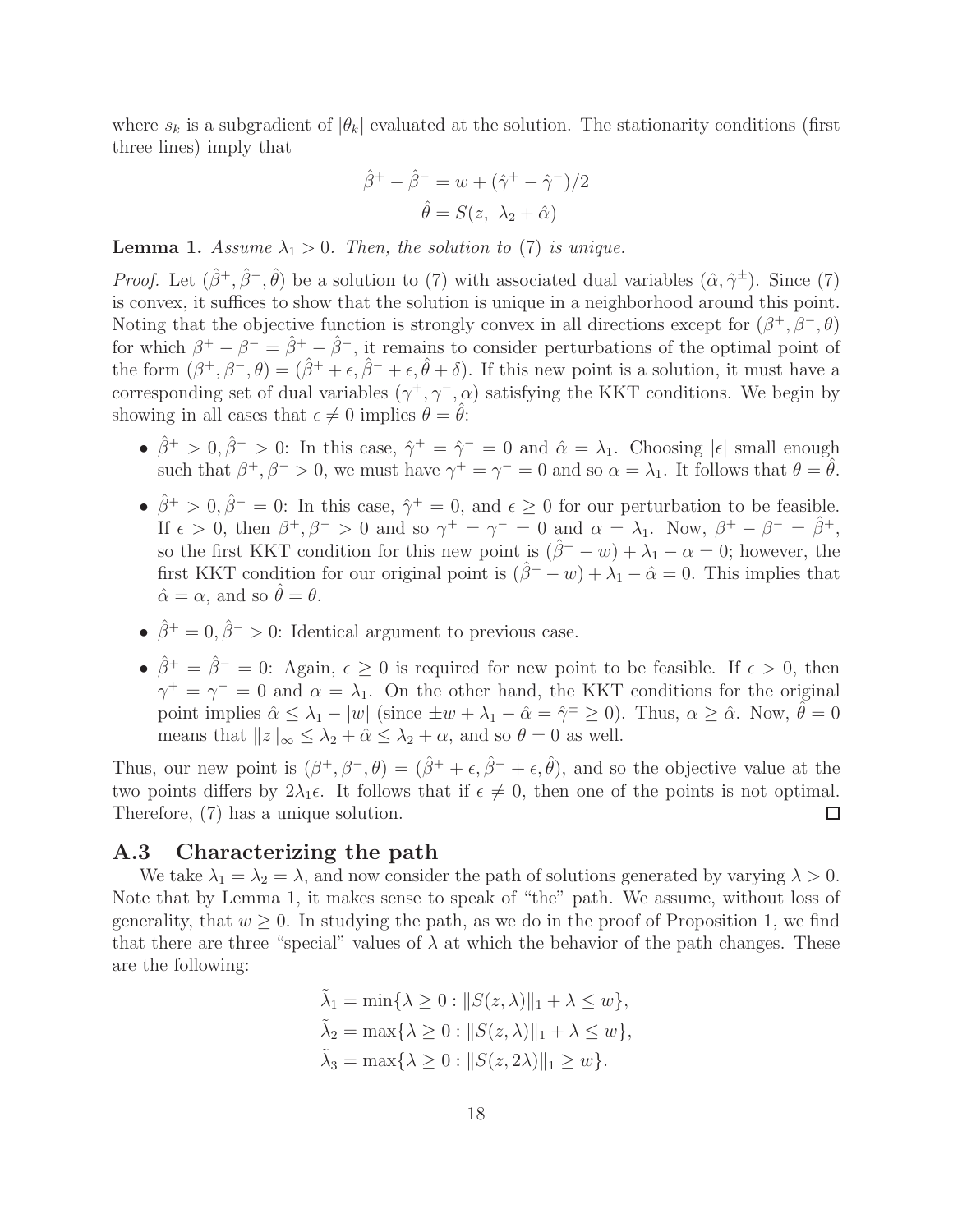In Lemma 2, we collect some facts about  $\tilde{\lambda}_1, \tilde{\lambda}_2, \tilde{\lambda}_3$  that will be useful in the rest of the appendix; however, most readers may prefer to skip directly to Proposition 1, which describes the solution path.

**Lemma 2.** Defining  $|z_1| \geq |z_2| \geq \cdots$ , the following statements hold:

- 1.  $||z||_{\infty} \leq w$  iff.  $\tilde{\lambda}_1, \tilde{\lambda}_2$  are finite, in which case  $\tilde{\lambda}_1 \leq |z_2|$  and  $\tilde{\lambda}_2 = w$ .
- 2.  $||z||_1 \geq w > 0$  iff.  $\tilde{\lambda}_3$  finite, in which case  $\tilde{\lambda}_3 \leq (1 w/||z||_1) ||z||_{\infty}/2$ .
- 3. If  $||z||_{\infty} \leq w \leq ||z||_1$ , then  $\tilde{\lambda}_3 \leq \tilde{\lambda}_1 \leq \tilde{\lambda}_2$ .

*Proof.* The function  $f_1(\lambda) = ||S(z, \lambda)||_1 + \lambda$  is piecewise-linear, convex, and minimized on  $\lambda \in [[z_2], |z_1]]$  with minimal value  $|z_1|$  (where  $|z_1| \geq |z_2| \geq \cdots$ ). Thus,  $[\tilde{\lambda}_1, \tilde{\lambda}_2]$  defines a nonempty interval iff.  $||z||_{\infty} \leq w$ . If this holds, then  $\tilde{\lambda}_1 \leq |z_2|$  and  $\tilde{\lambda}_2 = w$ . Likewise,  $\tilde{\lambda}_3$  is finite iff.  $||z||_1 \geq w$ .

The function  $f_2(\lambda) = ||S(z, 2\lambda)||_1$  is a piecewise linear, decreasing convex function with  $f_2(0) = ||z||_1$  and  $f_2(||z||_{\infty}/2) = 0$ . Since  $f_2$  is convex, it lies beneath the line  $L(\lambda) =$  $||z||_1 - 2(||z||_1/||z||_{\infty})\lambda$  on the interval  $\lambda \in [0, ||z||_{\infty}/2]$  and so  $\tilde{\lambda}_3 \leq \tilde{\lambda}$  where  $L(\tilde{\lambda}) = w$ , i.e.  $\lambda = (1 - w/\|z\|_1)\|z\|_{\infty}/2.$ 

Finally, observe that  $f_1(\lambda) - f_2(\lambda) = ||S(z, \lambda)||_1 - ||S(z, 2\lambda)||_1 + \lambda \ge \lambda$  since  $||S(z, \cdot)||_1$  is a non-increasing function and  $2\lambda \geq \lambda$ . Thus, for  $\lambda > 0$ ,  $f_1(\lambda) > f_2(\lambda)$  from which it follows that  $\tilde{\lambda}_3 < \tilde{\lambda}_1$ . We can only have equality if  $\tilde{\lambda}_1 = \tilde{\lambda}_3 = 0$ , in which case  $||z||_1 = ||z||_{\infty} = w$  (i.e. z has no more than one nonzero value), which is a 0 probability event under most reasonable models.  $\Box$ 

**Proposition 1.** Let  $\tilde{\lambda}_1, \tilde{\lambda}_2, \tilde{\lambda}_3$  be as defined above, let  $\tilde{\lambda}_4 = (w + ||z||_{\infty})/2$ , and write  $\hat{\beta} =$  $\beta^+ - \beta^-$ . The solution path of (7) depends on the relative size of the main effects and interactions and is given by the following:

1. Big main effect:  $||z||_{\infty} \leq ||z||_1 < w$ .

$$
\lambda \ge w \implies \hat{\beta} = 0, \qquad \hat{\theta} = 0 \qquad \text{[Case III]}
$$

$$
\tilde{\lambda}_1 \le \lambda < w \implies \hat{\beta} = w - \lambda, \qquad \hat{\theta} = S(z, \lambda) \qquad \text{[Case I(i)]}
$$

$$
\lambda < \tilde{\lambda}_1 \implies \hat{\beta} = w - \lambda + \hat{\alpha}(\lambda), \quad \hat{\theta} = S(z, \lambda + \hat{\alpha}(\lambda)), \quad \hat{\alpha}(\lambda) > 0 \quad \text{[Case I(ii)(a)C.]}
$$

2. Moderate main effect:  $||z||_{\infty} \leq w \leq ||z||_1$ .

$$
\lambda \ge w \implies \hat{\beta} = 0, \qquad \hat{\theta} = 0 \qquad \text{[Case III]}
$$
  
\n
$$
\tilde{\lambda}_1 \le \lambda < w \implies \hat{\beta} = w - \lambda, \qquad \hat{\theta} = S(z, \lambda) \qquad \text{[Case I(i)]}
$$
  
\n
$$
\tilde{\lambda}_3 \le \lambda < \tilde{\lambda}_1 \implies \hat{\beta} = w - \lambda + \hat{\alpha}(\lambda), \quad \hat{\theta} = S(z, \lambda + \hat{\alpha}(\lambda)), \quad \hat{\alpha}(\lambda) > 0 \qquad \text{[Case I(ii)(a)B.]}
$$
  
\n
$$
\lambda < \tilde{\lambda}_3 \implies \hat{\beta} = w, \qquad \hat{\theta} = S(z, 2\lambda) \qquad \text{[Case II]}
$$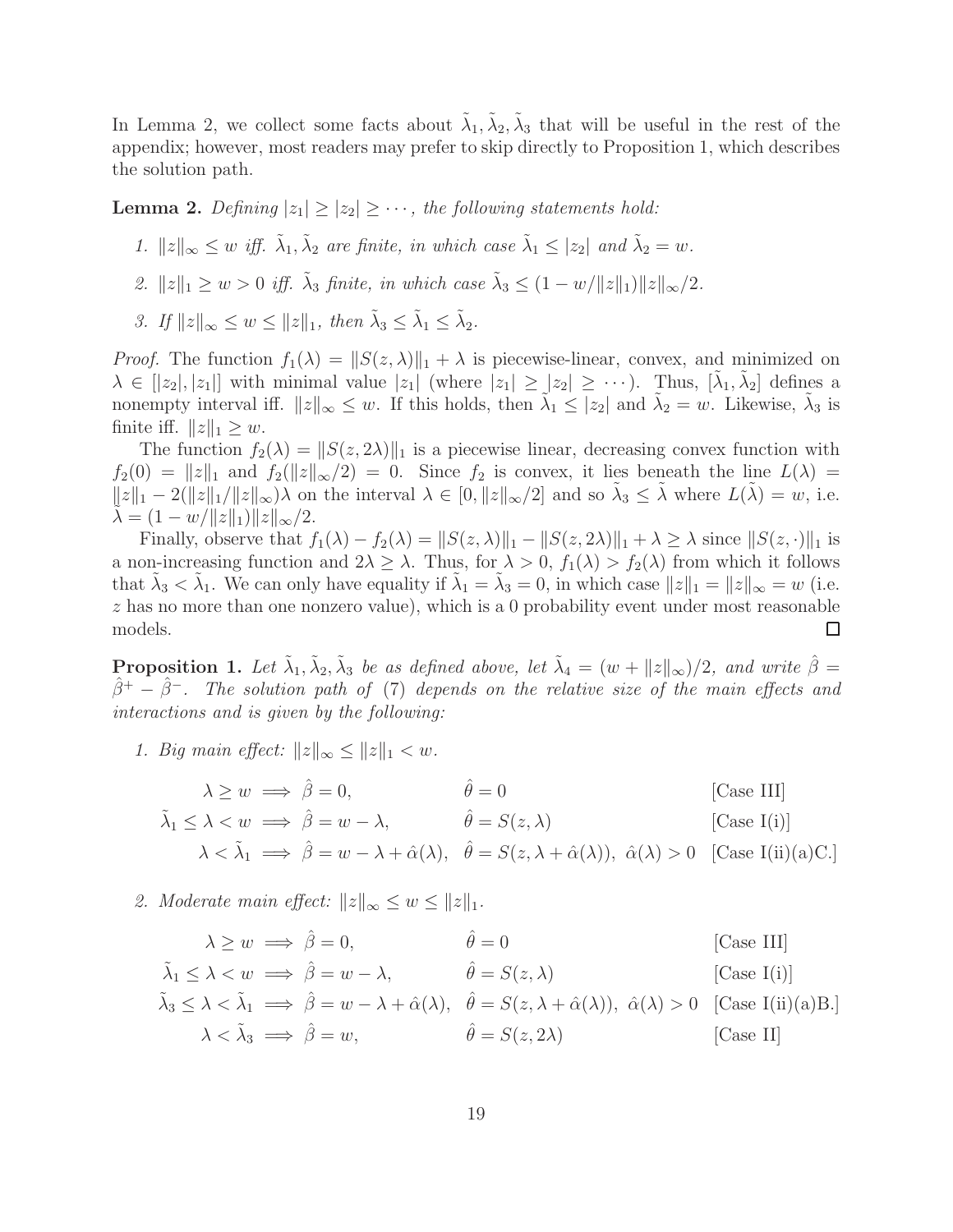3. Big interaction:  $w < ||z||_{\infty} \leq ||z||_1$ .

$$
\lambda \ge \tilde{\lambda}_4 \implies \hat{\beta} = 0, \qquad \hat{\theta} = 0 \qquad \text{[Case III]}
$$
  

$$
\tilde{\lambda}_3 \le \lambda < \tilde{\lambda}_4 \implies \hat{\beta} = w - \lambda + \hat{\alpha}(\lambda), \quad \hat{\theta} = S(z, \lambda + \hat{\alpha}(\lambda)), \quad \hat{\alpha}(\lambda) > 0 \quad \text{[Case I(ii)(b) + (a)A.]}
$$
  

$$
\lambda < \tilde{\lambda}_3 \implies \hat{\beta} = w, \qquad \hat{\theta} = S(z, 2\lambda) \qquad \text{[Case II]}
$$

Proof. We partition the solution path as follows:

Case I.  $\hat{\beta}^+ > 0$ ,  $\hat{\beta}^- = 0$ . Case II.  $\hat{\beta}^+ > 0, \hat{\beta}^- > 0.$ Case III.  $\hat{\beta}^{+} = 0, \hat{\beta}^{-} = 0.$ Case IV.  $\hat{\beta}^+ = 0, \hat{\beta}^- > 0.$ 

By Lemma 1, this is a well-defined partition of the path (i.e., for a given  $\lambda > 0$ , only one of the following cases holds).

Case I.  $\hat{\beta}^+ > 0$ ,  $\hat{\beta}^- = 0$ .

The KKT conditions imply that  $\hat{\gamma}^+ = 0$ ,  $\hat{\beta}^+ = w - \lambda + \hat{\alpha}$ , and  $\hat{\gamma}^- = 2(\lambda - \hat{\alpha})$ . The conditions  $\hat{\gamma}$ ,  $\hat{\alpha} \ge 0$  and  $\hat{\beta}^+ > 0$  require that

$$
0 \le \hat{\alpha} \le \lambda \qquad \hat{\alpha} > \lambda - w
$$

and, defining  $f_{\lambda}(\alpha) = ||S(z, \lambda + \alpha)||_1 - w + \lambda - \alpha$ , they also require that

 $f_{\lambda}(\hat{\alpha}) \leq 0$  with  $\hat{\alpha} f_{\lambda}(\hat{\alpha}) = 0$ .

Thus, this case occurs iff. ("if" direction by Lemma 1) there exists  $\hat{\alpha}$  satisfying these constraints. We consider two subcases:

- (i)  $\hat{\alpha} = 0$ . Requires  $\lambda w < 0$  and  $||S(z, \lambda)||_1 + \lambda \leq w$ . In light of Lemma 2, this subcase happens iff.  $||z||_{\infty} \leq w$  and  $\lambda \in [\tilde{\lambda}_1, w)$ .
- (ii)  $\hat{\alpha} > 0$ . Requires  $f_{\lambda}(\hat{\alpha}) = 0$ . Now,  $f_{\lambda}$  is a strictly decreasing function, so to show that such an  $\hat{\alpha}$  exists with  $[\lambda - w]_+ < \hat{\alpha} \leq \lambda$ , it suffices to check that

$$
\begin{cases}\n(a) \ f_{\lambda}(0) > 0 \ge f_{\lambda}(\lambda) & \text{if } \lambda - w < 0 \\
(b) \ f_{\lambda}(\lambda - w) > 0 \ge f_{\lambda}(\lambda) & \text{if } \lambda - w \ge 0\n\end{cases}
$$

Now,  $0 \ge f_{\lambda}(\lambda) = ||S(z, 2\lambda)||_1 - w$ , so by Lemma 2, this constraint is satisfied for all  $\lambda$  if  $||z||_1 < w$  and for  $\lambda \geq \tilde{\lambda}_3$  when  $||z||_1 \geq w$ .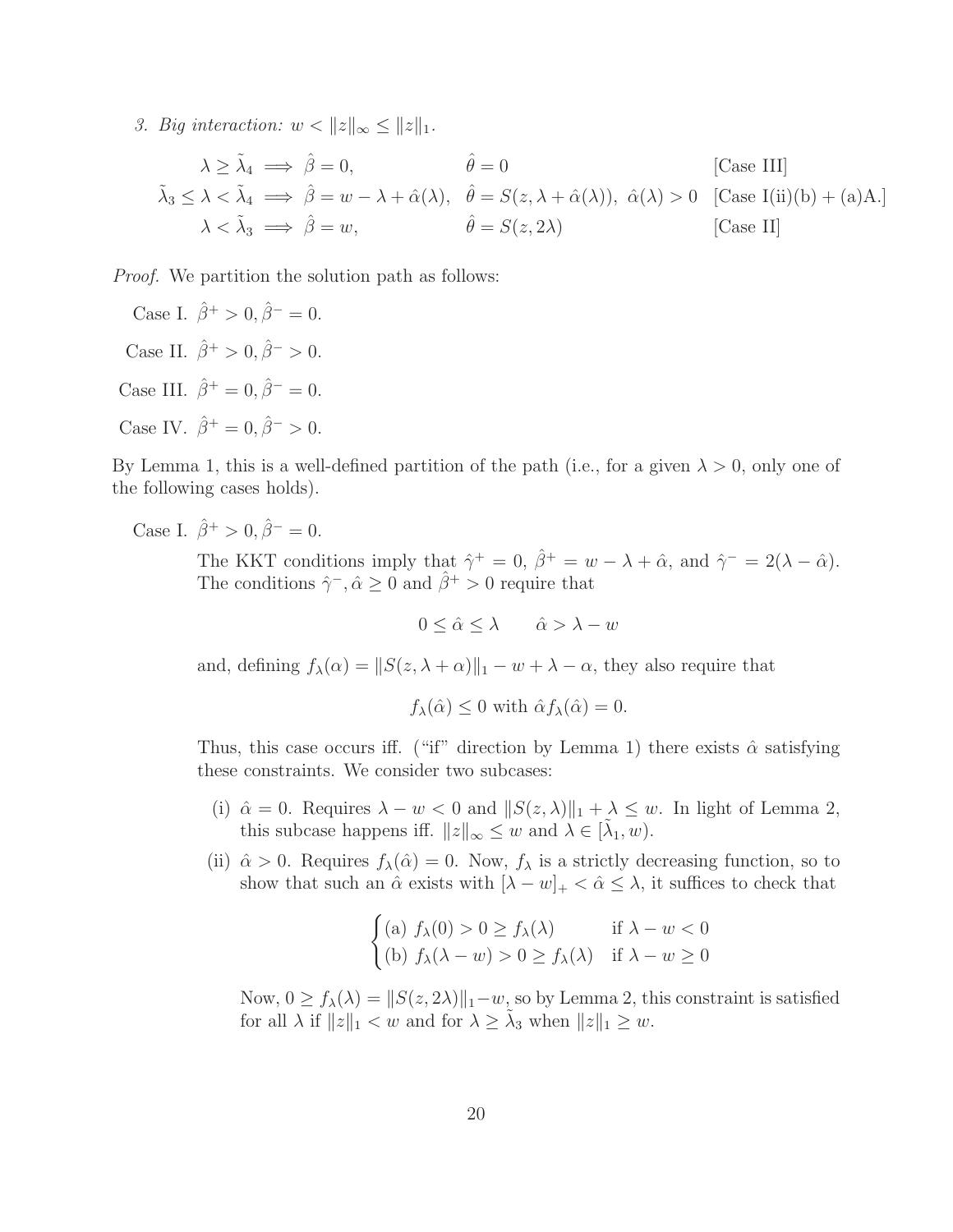- (a)  $f_{\lambda}(0) > 0 \iff ||S(z, \lambda)||_1 + \lambda > w$ , which (in light of Lemma 2) is satisfied for all  $\lambda$  when  $||z||_{\infty} > w$  and for  $\lambda \notin [\tilde{\lambda}_1, \tilde{\lambda}_2]$  when  $||z||_{\infty} \leq w$ . Incorporating this with the constraints from  $0 \ge f_{\lambda}(\lambda)$  and  $\lambda < w$  (and using that  $||z||_{\infty} \le ||z||_1$  and  $\tilde{\lambda}_2 = w$ ) gives the following cases in which (a) holds:
	- A.  $||z||_{\infty} > w, \tilde{\lambda}_3 \leq \lambda < w$ ,
	- B.  $||z||_{\infty} \leq w \leq ||z||_1, \tilde{\lambda}_3 \leq \lambda < \tilde{\lambda}_1$
	- C.  $||z||_1 < w, \lambda < \tilde{\lambda}_1$
- (b) We have  $\lambda \geq w$  and  $0 < f_{\lambda}(\lambda w) = ||S(z, 2\lambda w)||_1$ , which holds as long as  $||z||_{\infty} > 2\lambda - w$ , i.e.  $\lambda < (||z||_{\infty} + w)/2$ .
	- A.  $||z||_1 < w \leq \lambda < (||z||_{\infty} + w)/2$ . But this case can never occur since it would imply  $\max\{w, \|z\|_1\} < (\|z\|_{\infty} + w)/2 \le (\|z\|_1 + w)/2.$
	- B.  $||z||_1 \geq w, \, \lambda \geq \tilde{\lambda}_3, \, w \leq \lambda < (||z||_{\infty} + w)/2,$

Case II.  $\hat{\beta}^+ > 0$ ,  $\hat{\beta}^- > 0$ .

In this case,  $\hat{\gamma}^+ = \hat{\gamma}^- = 0$ , so we have  $\hat{\beta}^+ - \hat{\beta}^- = w$  and  $\hat{\alpha} = \lambda$ . Now,  $\hat{\beta}^+ = \hat{\gamma}^- = 0$ , so we have  $\hat{\beta}^+ - \hat{\beta}^- = w$  and  $\hat{\alpha} = \lambda$ .  $w + \hat{\beta}^{-} > w$  and so  $\hat{\beta}^{+} + \hat{\beta}^{-} > w$ . The only remaining requirement of the KKT conditions is that  $||S(z, 2\lambda)||_1 = \hat{\beta}^+ + \hat{\beta}^- > w$ . This case occurs iff. (again, we use Lemma 1 for the "if" direction)  $||S(z, 2\lambda)||_1 > w$ , which by Lemma 2 is equivalent to  $||z||_1 \geq w$  and  $\lambda < \tilde{\lambda}_3$  (note that  $\lambda = \tilde{\lambda}_3$  could only occur when  $w = 0$ , a case we exclude).

Case III.  $\hat{\beta}^{+} = 0, \hat{\beta}^{-} = 0.$ 

In this case,  $\hat{\gamma}^{\pm} = \lambda \pm w - \hat{\alpha} \geq 0$ , and so we require  $0 \leq \hat{\alpha} \leq \lambda - w$  with  $||S(z, \lambda + \hat{\alpha})||_1 \leq 0$ . Putting this together gives

$$
[||z||_{\infty} - \lambda]_{+} \le \hat{\alpha} \le \lambda - w.
$$

This interval is nonempty iff.  $\left[\|z\|_{\infty} - \lambda\right]_+ \leq \lambda - w$ , i.e.

 $\lambda \geq \max\{w, (\|z\|_{\infty} + w)/2\}.$ 

It is interesting to break this  $\hat{\beta}^+ = \hat{\beta}^- = 0$  case into two subcases: the case in which the everything is zero even without the hierarchy constraint and the case in which the hierarchy constraint is the "reason" for everything being zero (in other words  $\hat{\alpha} > 0$  and we wouldn't be in this case if  $\hat{\alpha} = 0$ ). The hierarchyactive case occurs when  $||z||_{\infty} - \lambda > 0$ . In light of the lower bound on  $\lambda$  given above, active hierarchy sets everything to zero specifically when  $||z||_{\infty} > w$  and  $\lambda \geq (||z||_{\infty} + w)/2.$ 

Case IV.  $\hat{\beta}^+ = 0$ ,  $\hat{\beta}^- > 0$ .

The KKT conditions imply that  $\hat{\gamma}^- = 0$ ,  $\hat{\beta}^- = \hat{\alpha} - (w + \lambda)$  and  $\hat{\gamma}^+ = 2(\lambda - \hat{\alpha}) \ge 0$ . Putting these together gives  $\hat{\alpha} \leq \lambda$  and  $\hat{\beta}^- < -w \leq 0$ . In other words, this case does not occur!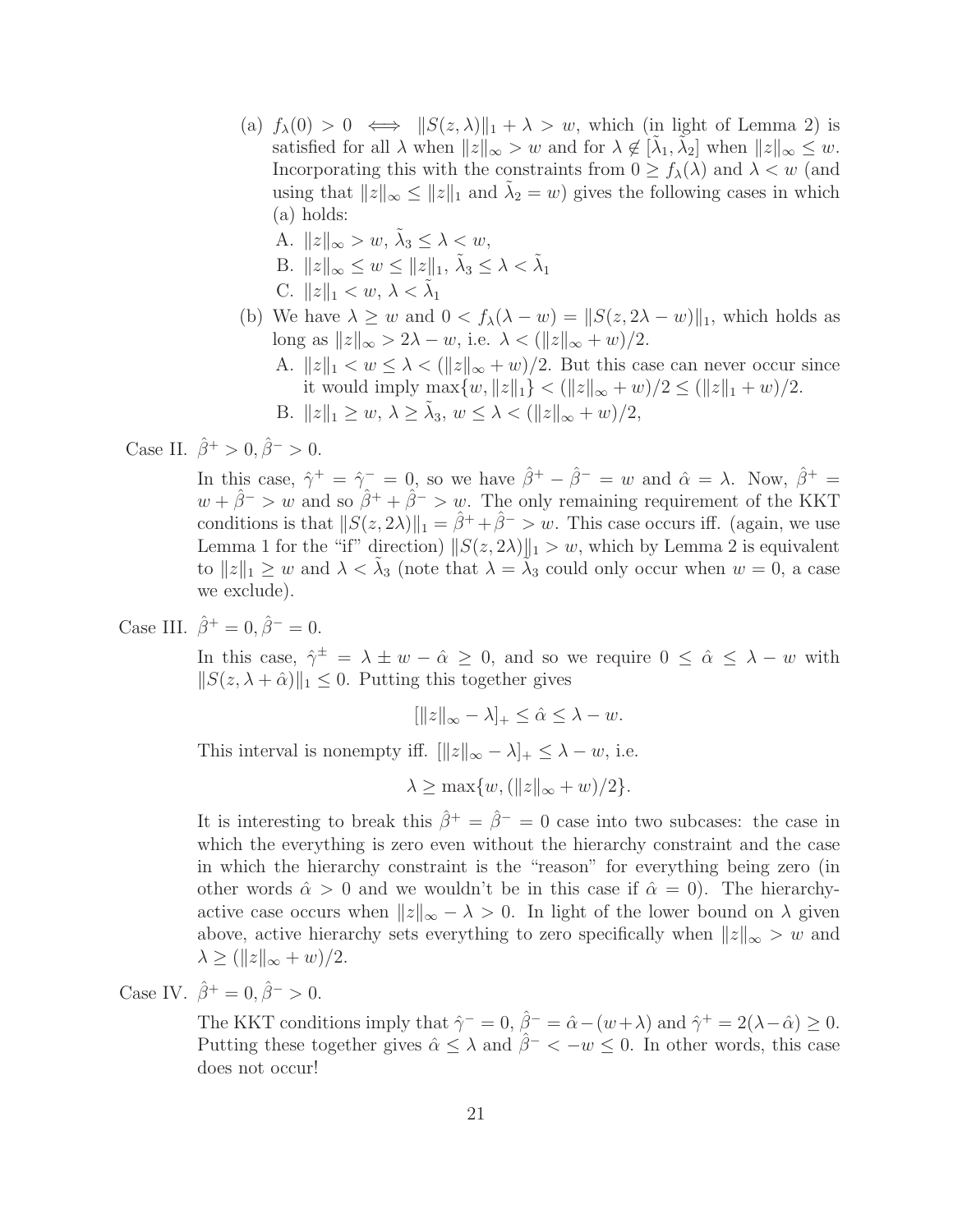We summarize these cases more succinctly:

Case I. 
$$
\hat{\beta}^+ > 0
$$
,  $\hat{\beta}^- = 0$ . \n(i)  $\hat{\alpha} = 0$  iff.  $||z||_{\infty} \leq w$  and  $\tilde{\lambda}_1 \leq \lambda < w$ . \n(ii)  $\hat{\alpha} > 0$  iff. \n(a) A.  $||z||_{\infty} > w$ ,  $\tilde{\lambda}_3 \leq \lambda < w$ , \nB.  $||z||_{\infty} \leq w \leq ||z||_1$ ,  $\tilde{\lambda}_3 \leq \lambda < \tilde{\lambda}_1$  \nC.  $||z||_1 < w$ ,  $\lambda < \tilde{\lambda}_1$  \n(b)  $||z||_1 \geq w$ ,  $\max\{w, \tilde{\lambda}_3\} \leq \lambda < (||z||_{\infty} + w)/2$ ,

Case II.  $\hat{\beta}^+ > 0$ ,  $\hat{\beta}^- > 0$ .

iff.  $||z||_1 \geq w$  and  $\lambda < \tilde{\lambda}_3$  (note that  $\lambda = \tilde{\lambda}_3$  could only occur when  $w = 0$ , a case we exclude).

Case III. 
$$
\hat{\beta}^+ = 0
$$
,  $\hat{\beta}^- = 0$ . iff.

$$
\lambda \ge \max\{w, (\|z\|_{\infty} + w)/2\}.
$$

The hierarchy-active case occurs iff.  $||z||_{\infty} > w$  and  $\lambda \geq (||z||_{\infty} + w)/2$ .

Case IV. 
$$
\hat{\beta}^+ = 0, \hat{\beta}^- > 0.
$$

Does not occur!

By rearranging these cases depending on the relative sizes of  $w, ||z||_{\infty}$ , and  $||z||_1$ , we get the paths given in the Proposition statement.  $\Box$ 

**Proposition 2.** The solutions  $|\hat{\theta}_j(\lambda)|$  are non-increasing in  $\lambda$ .

*Proof.* Based on Proposition 1, this statement is immediate except when  $\hat{\alpha} > 0$ , i.e. Case I(ii). Referring back to this case in the proof of Proposition 1, let  $\hat{\alpha}(\lambda)$  be the unique<sup>1</sup> point for which  $f_{\lambda}(\hat{\alpha}(\lambda)) = 0$ . Defining  $t(\lambda) = \lambda + \hat{\alpha}(\lambda)$ , we have

$$
f_{\lambda}(\hat{\alpha}(\lambda)) = 0 \iff ||S(z, t(\lambda)||_1 - t(\lambda) + \lambda = w.
$$

This must hold for  $\lambda$  over the range in which  $\hat{\alpha}(\lambda) > 0$  (as specified in Proposition 1). Since  $||S(z, t)||_1 - t$  is a strictly decreasing function of t, it follows that increasing  $\lambda$  requires an increase in  $t(\lambda)$  for  $\lambda$ . Since  $\hat{\theta} = S(z, t(\lambda))$ , this proves that  $|\hat{\theta}_j|$  is nonincreasing in  $\lambda$ .  $\Box$ 

<sup>&</sup>lt;sup>1</sup>Since  $f_{\lambda}$  is strictly decreasing, it has a unique root.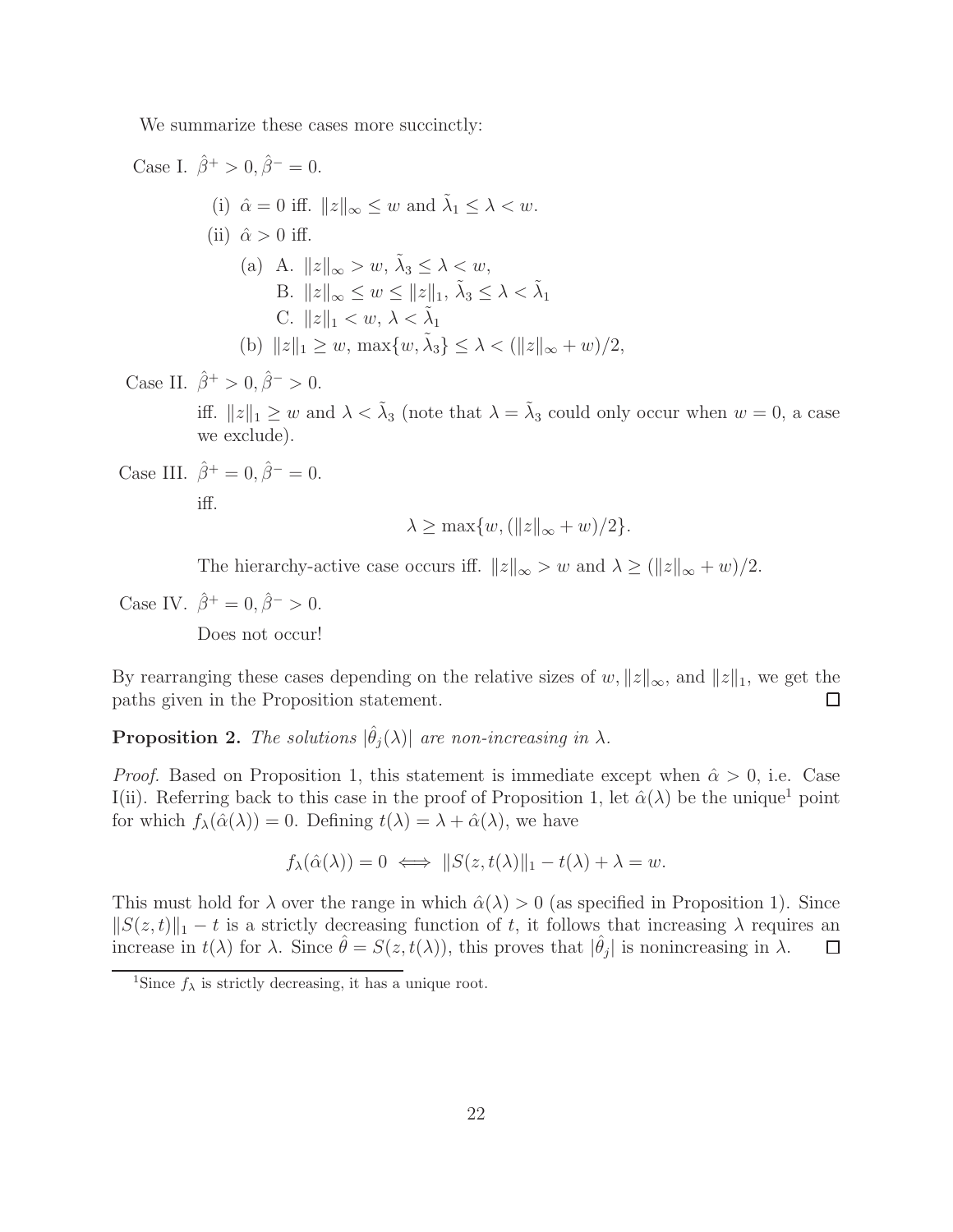### A.4 Where do the paths become nonzero?

The results from the previous section provide sufficient information for us to derive an exact, closed-form expression for the point in the path at which each coefficient becomes nonzero.

**Proposition 3.** Recall that  $\tilde{\lambda}_1 = \min\{\lambda \geq 0 : ||S(z, \lambda)||_1 + \lambda \leq w\}$ . The main effects and interactions become nonzero at

$$
\hat{\nu} = \sup \{ \lambda : |\hat{\beta}| \neq 0 \}
$$
  

$$
\hat{\nu}_k = \sup \{ \lambda : |\hat{\theta}_k| \neq 0 \},
$$

which have the following "closed form" values:

1. Big main effect:  $||z||_{\infty} \leq ||z||_1 < w$ .

$$
\hat{\nu} = w
$$
  

$$
\hat{\nu}_k = \begin{cases} |z_k| & \text{for } |z_k| \ge \tilde{\lambda}_1 \\ (|z_k| + w - ||S(z, |z_k|) ||_1)/2 & \text{for } |z_k| < \tilde{\lambda}_1 \end{cases}
$$

2. Moderate main effect:  $||z||_{\infty} \leq w \leq ||z||_1$ .

$$
\hat{\nu} = w
$$
  

$$
\hat{\nu}_k = \begin{cases} |z_k| & \text{for } |z_k| \ge \tilde{\lambda}_1 \\ |z_k|/2 + [w - ||S(z, |z_k|)||_1]_{+}/2 & \text{for } |z_k| < \tilde{\lambda}_1 \end{cases}
$$

3. Big interaction:  $w < ||z||_{\infty} \leq ||z||_1$ .

$$
\hat{\nu} = (w + ||z||_{\infty})/2
$$
  

$$
\hat{\nu}_k = |z_k|/2 + [w - ||S(z, |z_k|)||_1]_+/2
$$

*Proof.* The expressions for  $\hat{\nu}$  and  $\hat{\nu}_k$  follow from Proposition 1. The only parts that are not immediate are the cases in which  $\hat{\alpha}(\lambda) > 0$ .

We begin by considering the "Big main effect" when  $\lambda < \tilde{\lambda}_1$ . By definition of  $\hat{\nu}_k$  and by the expression for  $\hat{\theta}$  in this case, we see that  $|z_k| = \hat{\nu}_k + \hat{\alpha}(\hat{\nu}_k)$ . We also know that  $f_{\hat{\nu}_k}(\hat{\alpha}(\hat{\nu}_k)) = 0$ (since  $\hat{\alpha}(\hat{\nu}_k) > 0$ ). Putting these together gives  $||S(z, |z_k|)||_1 - w + 2\hat{\nu}_k - |z_k| = 0$ , which we solve for  $\hat{\nu}_k$ . We also require that  $\hat{\alpha}(\hat{\nu}_k) > 0$  and  $\hat{\nu}_k \geq 0$ , i.e. that  $0 \leq \hat{\nu}_k < |z_k|$ . Notice that  $|z_k| < \tilde{\lambda}_1$  implies that  $|z_k| > w - ||S(z, |z_k|)||_1$ , establishing that  $\hat{\nu}_k < |z_k|$  for  $|z_k| < \tilde{\lambda}_1$ . In the "Big main effect" case, it is easy to see that  $(|z_k| + w - ||S(z, |z_k||)||_1)/2 > 0$  (which implies that  $\hat{\nu}_k \geq 0$ , as required). This completes the proof for the "Big main effect" case.

In the "Moderate main effect" case, if  $|z_k| < \tilde{\lambda}_1$ , we know that one of two cases can occur. The logic proceeds identically to the "Big main effect" case, except that we are not guaranteed that  $(|z_k| + w - ||S(z, |z_k||)||_1)/2 \geq 0$ , which must hold for us to have  $\hat{\nu}_k \geq 0$ .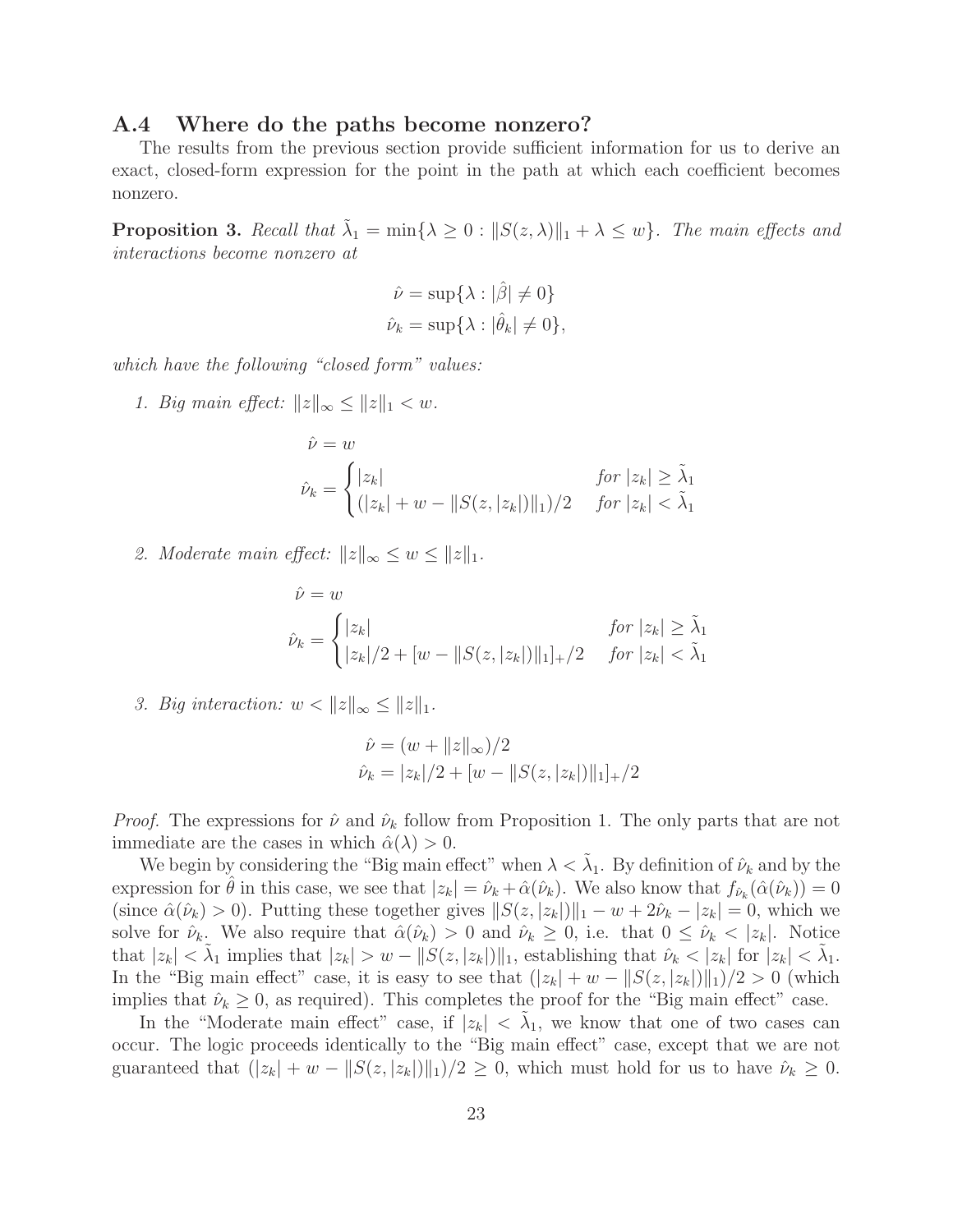If this does hold, we're done. Assume that instead  $(|z_k| + w - ||S(z, |z_k||)||_1)/2 < 0$ . This implies that  $||S(z, |z_k|)||_1 > w$  or equivalently that  $|z_k|/2 < \tilde{\lambda}_3$ . This means we're in Case II and so  $\hat{\nu}_k = |z_k|/2$ .

Finally, we consider the "Big interaction" case. By Proposition 1, it is clear that  $\hat{\nu}_k \leq \tilde{\lambda}_4$ and the expression for  $\hat{\nu}_k$  will depend on whether  $\hat{\nu}_k \geq \tilde{\lambda}_3$ . As above, if  $\hat{\nu}_k \geq \tilde{\lambda}_3$ , then we would have  $\hat{\nu}_k = (|z_k| + w - ||S(z, |z_k||)||_1)/2$ , which to be valid must fall within  $[0, |z_k|)$  (to ensure that  $\hat{\nu}_k \geq 0$  and  $\hat{\alpha}(\hat{\nu}_k) > 0$ . These requirements simplify to  $|z_k| > w - ||S(z, |z_k||)||_1$ and  $|z_k| \geq -(w-\|S(z, |z_k|)\|_1)$ . This first inequality always holds in this case since, as noted in the proof of Proposition 1,  $f_1(\lambda) = ||S(z, \lambda)||_1 + \lambda \ge ||z||_{\infty} > w$ . If the second inequality holds, then  $\hat{\nu}_k = (|z_k| + w - ||S(z, |z_k||)||_1)/2$ . Otherwise, we have  $||S(z, |z_k||)||_1 > w$ , implying that  $|z_k|/2 < \tilde{\lambda}_3$  and we're in Case II, i.e.  $\hat{\nu}_k = |z_k|/2$ .  $\Box$ 

### Remarks:

- In the "Big main effect" case, only small interactions are modified. In particular, the test statistic of these smallest interactions are made smaller.
- In the "Moderate main effect" case, interactions below a certain threshold are modified, with the very smallest ones being reduced to half their size.
- In the "Big interaction" case, the main effect statistic receives a positive boost and the interactions are reduced. Notice that for  $|z_k| = ||z||_{\infty}$ , we have  $\hat{\nu}_k = \hat{\nu}$ , i.e. the largest interaction enters at the same time as the main effect.

**Corollary 1.** The  $\hat{\nu}$  and  $\hat{\nu}_k$  defined as in Proposition 3 are given by

$$
\hat{\nu} = \max \left\{ w, \frac{w + \|z\|_{\infty}}{2} \right\}
$$

$$
\hat{\nu}_k = \min \left\{ |z_k|, \frac{|z_k|}{2} + \frac{[w - \|S(z, |z_k|)\|_1]_+}{2} \right\}
$$

*Proof.* For the "Big main effect" and "Moderate main effect" cases, observe that  $|z_k|$  $|z_k|/2 + [w - ||S(z, |z_k||)||_1]$  +  $/2$  is equivalent to  $||S(z, |z_k||)||_1 + |z_k| > w$  (assuming  $z_k \neq 0$ ), which can be related directly to  $|z_k| < \tilde{\lambda}_1$ . For the "Big interaction" case,  $||S(z, |z_k|)||_1 + |z_k| \ge$  $||z||_{\infty} > w$  and so  $|z_k| > |z_k|/2 + [w - ||S(z, |z_k)||_1]$ +/2 holds automatically.  $\Box$ 

#### Remarks:

- The main effect statistic is boosted when there's at least one large interaction.
- Interaction statistics get reduced by at most a factor of 2. The size of the reduction for  $\hat{\nu}_k$  depends only on the size of the main effect and on those interactions that are larger (in absolute value) than  $|z_k|$ . In particular,  $||S(z, |z_k|)||_1 = \sum_{k:|z_k|>|z_k|}(|z_k|-|z_k|)$ measures how much larger the other interactions are compared to  $|z_k|$ , and the larger this value, the more  $\hat{\nu}_k$  is reduced.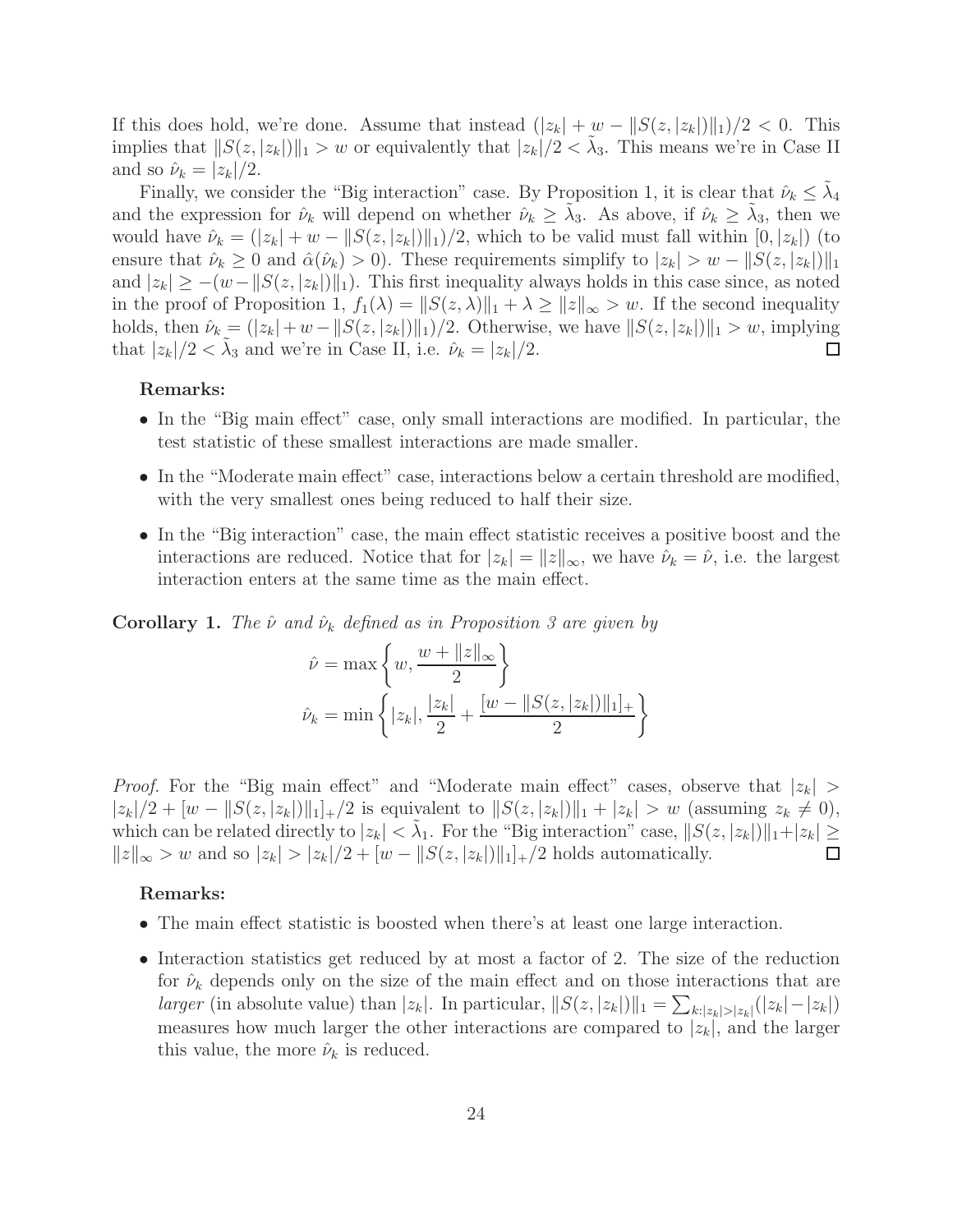# B Test statistics

In Appendix A, we studied what happens to the jth variable (i.e. its main effect and  $p-1$  interactions). In this appendix, we use the result of Appendix A to obtain a closed-form expression for our test statistics. To do so, we return to the main paper's notation, in which  $w_j$  (rather than w) represents the jth main effect,  $z_{jk}$  (rather than  $z_k$ ) represents the jkth interaction,  $\hat{\lambda}_j$  (rather than  $\nu$ ) represents the test statistic for the *j*th main effect and  $\hat{\lambda}_{jk}$ (rather than  $\nu_k$ ) represents the test statistics for the *jkth* interaction.

**Proposition 4.** Problem 2 has a unique solution path,  $(\hat{\beta}^+(\lambda), \hat{\beta}^-(\lambda), \hat{\theta}(\lambda)) \in \mathbb{R}^{2p+p(p-1/2)}$ for  $\lambda > 0$ . The values

$$
\hat{\lambda}_j = \sup \{ \lambda \ge 0 : \hat{\beta}_j^+(\lambda) - \hat{\beta}_j^-(\lambda) \ne 0 \}
$$
  

$$
\hat{\lambda}_{jk} = \sup \{ \lambda \ge 0 : \hat{\theta}_{jk}(\lambda) \ne 0 \}
$$

can be expressed in closed-form as

$$
\hat{\lambda}_j = \max \left\{ |w_j|, \frac{|w_j| + ||z_j||_{\infty}}{2} \right\}
$$
  

$$
\hat{\lambda}_{jk} = \min \left\{ |z_{jk}|, \frac{|z_{jk}|}{2} + \frac{[|w_j| - ||S(z_{j\cdot}, |z_{jk}|)||_1]_+}{2} \right\},
$$

where  $z_j \in \mathbb{R}^{p-1}$  is the vector of interaction contrasts involving the jth variable and  $w_j$  is the main effect contrast.

Proof. This follows immediately from Corollary 1.

# References

Bien, J., Taylor, J. & Tibshirani, R. (2012), A lasso for hierarchical interactions.

- Buzkov, P., Lumley, T. & Rice, K. (2011), 'Permutation and parametric bootstrap tests for gene-gene and gene-environment interactions', Ann. Hum. Genet. 1, 36–45.
- Dudoit, S. & van der Laan, M. J. (2008), Multiple Testing Procedures with Applications to Genomics, Springer.
- Efron, B. (2010), Large-Scale Inference: Empirical Bayes Methods for Estimation, Testing, and Prediction, Institute of Mathematical Statistics Monographs, Cambridge University Press.
- Hsu, L., Jiao, S., Dai, J. Y., Hutter, C., Peters, U. & Kooperberg, C. (2012), 'Powerful cocktail methods for detecting genome-wide gene-environment interaction', Genetic Epidemiology 36(3), 183–194. URL: http://dx.doi.org/10.1002/gepi.21610

 $\Box$